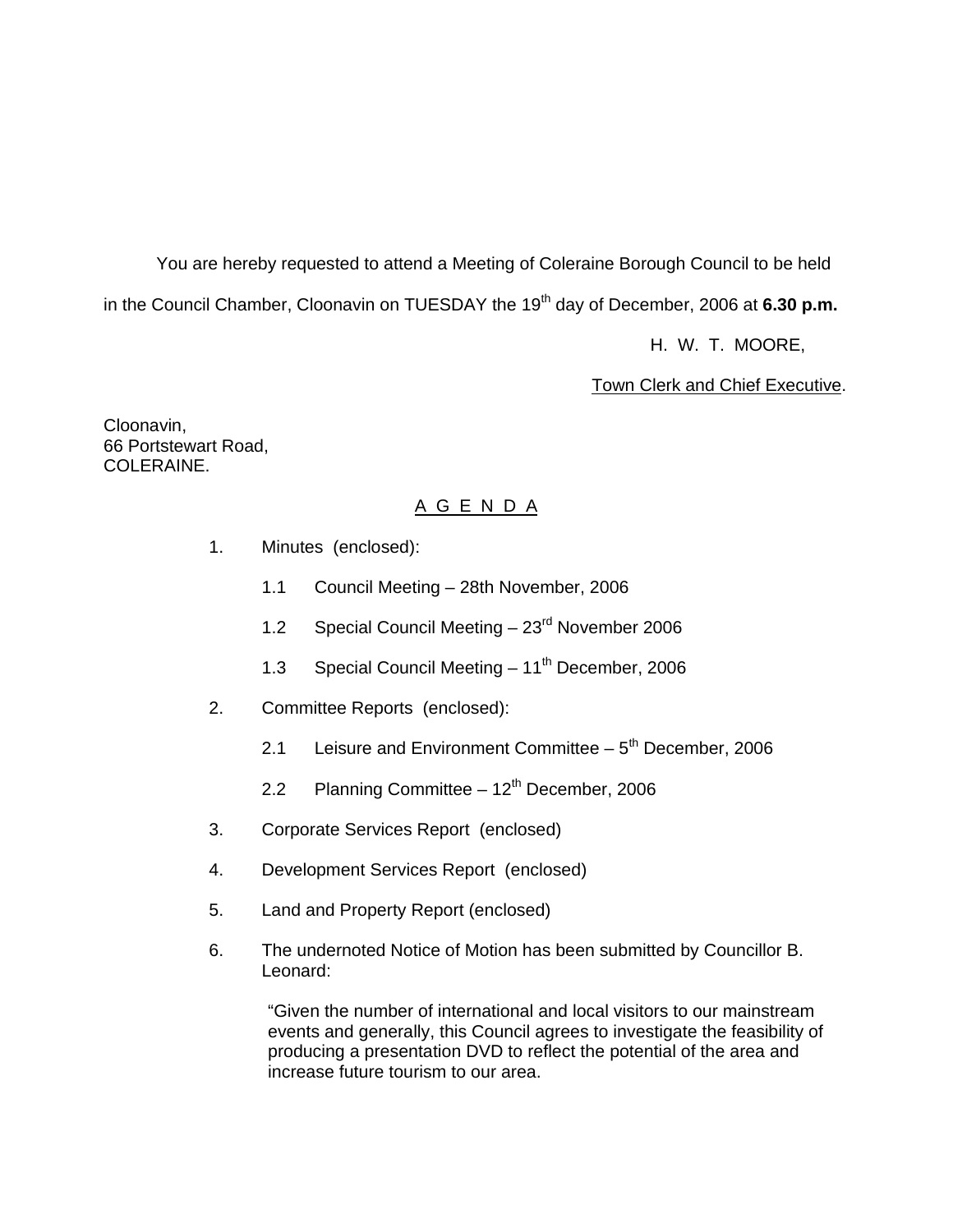This should include:

- (i) joint funding of and or help in kind towards the project, with other groups responsible for tourism such as the NITB, Tourism Ireland and any other funding sources;
- (ii) e-marketing of the DVD; and
- (iii) hosting the DVD, or an edited version of it, on various websites."
- 7. The undernoted Notice of Motion has been submitted by Alderman Mrs. M. Hickey:

"This Council, conscious of the need for youth facilities in Portstewart, calls for an urgent meeting with the Police Service of Northern Ireland to lay an expression of interest in the land and building on the Coleraine Road, Portstewart which are now surplus to need."

- 8. Local Government Boundaries Commissioner Provisional Recommendations Report (enclosed)
- 9. Transfer of Entertainments Licence (Report enclosed)
- 10. Coleraine Regional Museum Appointment of Consultants (Report enclosed)
- 11. Request for Funding Coleraine Sports Council (Report enclosed)
- 12. Vacancies on External Agencies/Partnerships, Local Government Bodies and Internal Working Groups (Report enclosed)
- 13. NILGA Annual Conference & Exhibition Armagh City Hotel  $15<sup>th</sup>$  and  $16<sup>th</sup>$ February, 2007
- 14. Consultation Documents (List enclosed)
- 15. Correspondence
- 16. Documents for Sealing

# **Enclosed for Information:**

- (i) Special Council Briefing Report Roads Service  $28<sup>th</sup>$  November, 2006
- (ii) Special Council Briefing Report Rural Housing Association 5<sup>th</sup> December, 2006

To: Each Member of Council. To: Each Member, 2006.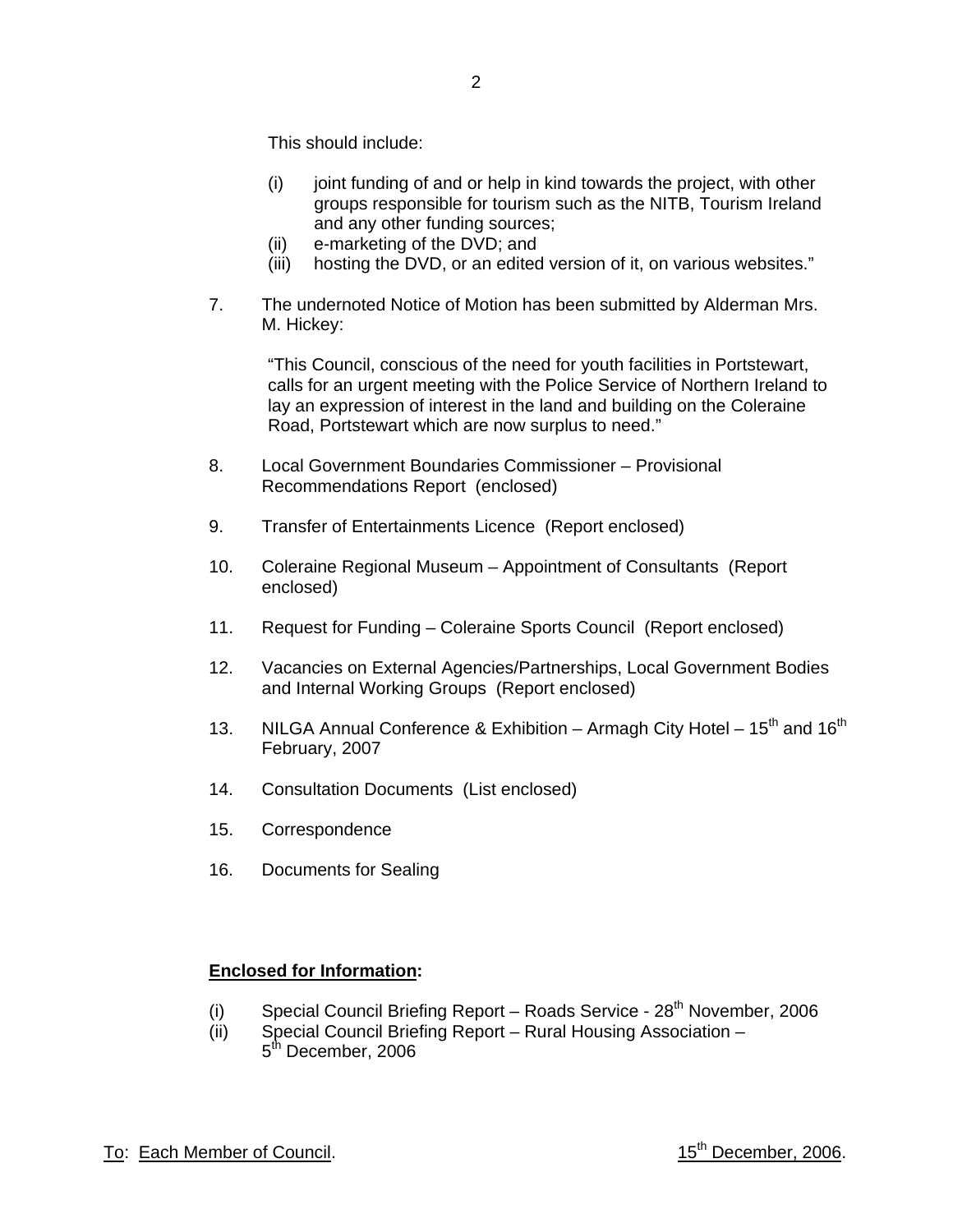### **COUNCIL MEETING**

Minutes of proceedings of Coleraine Borough Council held in the Council Chamber, Cloonavin, on Tuesday, 28th November, 2006 at 7.30pm.

| <b>Convened:</b>                  | As per Notice attached.                                                                                                                                                                                                                                                         |                                                                                                                   |
|-----------------------------------|---------------------------------------------------------------------------------------------------------------------------------------------------------------------------------------------------------------------------------------------------------------------------------|-------------------------------------------------------------------------------------------------------------------|
| <b>Present:</b>                   | The Mayor, Councillor W. A. King, in the Chair                                                                                                                                                                                                                                  |                                                                                                                   |
|                                   | <b>Aldermen</b>                                                                                                                                                                                                                                                                 |                                                                                                                   |
|                                   | E. T. Black (Mrs.)<br>W. T. Creelman<br>M. T. Hickey (Mrs.)                                                                                                                                                                                                                     | D. McClarty<br>W. J. McClure                                                                                      |
|                                   | <b>Councillors</b>                                                                                                                                                                                                                                                              |                                                                                                                   |
|                                   | C. S. Alexander (Ms.)<br>J. M. Bradley<br>O. M. Church (Mrs.)<br>J. J. Dallat<br>T. J. Deans<br>S. Gilkinson                                                                                                                                                                    | N. F. Hillis<br>E. A. Johnston (Mrs.)<br><b>B.</b> Leonard<br>G. L. McLaughlin<br>R. A. McPherson<br>A. McQuillan |
| <b>Officers in</b><br>Attendance: | Town Clerk and Chief Executive, Director of Corporate<br>Services, Director of Environmental Health, Director of<br>Leisure Services, Director of Technical Services, Leisure<br>Services Officer (Facilities), Head of Administrative Services<br>and Administrative Assistant |                                                                                                                   |

### **Apologies:** The Deputy Mayor and Councillor Cole

#### **1.0 MINUTES**

The Minutes of the Council Meeting of 24<sup>th</sup> October, 2006 and the Special Meeting of the same date were confirmed and signed.

Matters arising:

- 1.1 Council Meeting
	- 1.1.1 Implementation of Pay Councillor Deans asked for an adjustment to be and Grading Review made to the Implementation of Pay and Grading Review (Item 18.0). He asked that his comments be moved to the end of this section after the vote.

Agreed.

### **2.0 COMMITTEE REPORTS**

2.1 Leisure and Environment The Chairman, Councillor Deans moved Committee **the adoption of the Leisure and Environment**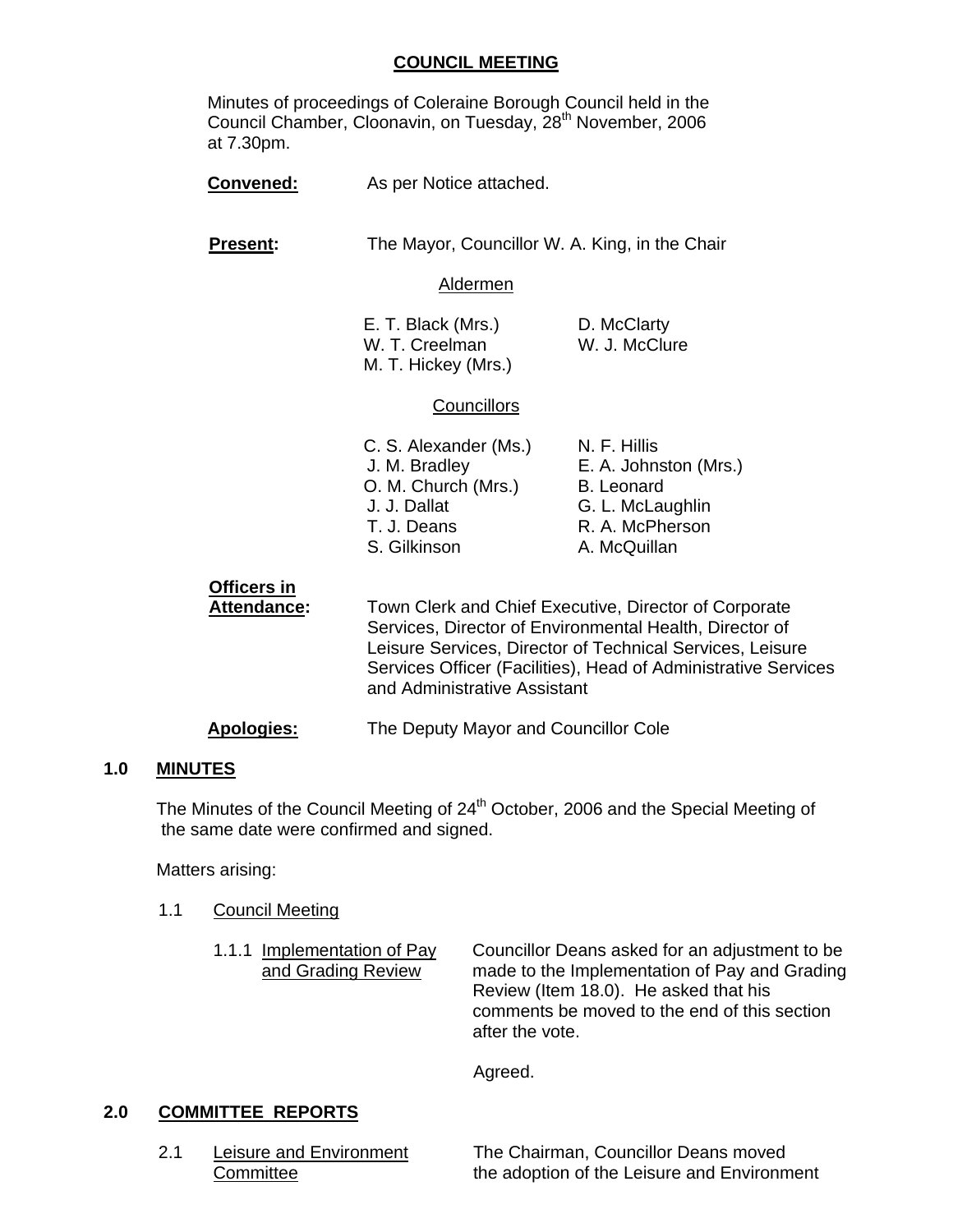Committee Report; this was duly seconded by Alderman Creelman.

# Matters arising:

|     | 2.1.1 | Landfill Tax Funding -<br><b>Belted Beauty Moth</b>                                                        | Members were consulted as to whether to fund<br>this project. The Director of Technical Services<br>confirmed that Council was at present involved<br>in a bio-diversity study and this project could be<br>funded through the study.                                                                                              |
|-----|-------|------------------------------------------------------------------------------------------------------------|------------------------------------------------------------------------------------------------------------------------------------------------------------------------------------------------------------------------------------------------------------------------------------------------------------------------------------|
|     |       |                                                                                                            | It was then proposed by Councillor Bradley and<br>seconded by Alderman Mrs. Black:                                                                                                                                                                                                                                                 |
|     |       |                                                                                                            | That Council fund this project, as<br>requested by the Ulster Museum, through<br>the bio-diversity study.                                                                                                                                                                                                                          |
|     |       |                                                                                                            | On being put to the meeting the proposal was<br>lost by ten votes to seven.                                                                                                                                                                                                                                                        |
|     | 2.1.2 | <b>Macosquin Land</b><br>Reclamation                                                                       | It was noted that Council did not own the land<br>in question, nor had an owner been identified<br>despite local efforts.                                                                                                                                                                                                          |
|     |       | 2.1.3 Local Government<br><b>Boundaries</b><br>Commissioner -<br>Provisional<br>Recommendations'<br>Report | The Town Clerk and Chief Executive indicated<br>that Council's response would focus on the loss<br>of Mussenden Temple and surrounding area. If<br>members had any additional points about<br>individual wards and their boundaries, these<br>points should be brought to his attention before<br>19 <sup>th</sup> December, 2006. |
| 2.2 |       | <b>Planning Committee</b>                                                                                  | The Chairman, Councillor McLaughlin moved<br>the adoption of the Planning Committee Report;<br>this was duly seconded by Councillor Dallat.                                                                                                                                                                                        |
|     |       | Matters arising:                                                                                           |                                                                                                                                                                                                                                                                                                                                    |
|     |       | 2.2.1 Planning Applications                                                                                | It was proposed by Councillor Bradley and<br>seconded by Councillor Ms. Alexander:                                                                                                                                                                                                                                                 |
|     |       |                                                                                                            | That this meeting consider selected<br>planning applications and establish a<br>corporate opinion on these applications.                                                                                                                                                                                                           |
|     |       |                                                                                                            | In response to an enquiry from Councillor<br>Deans on a point of order, the Town Clerk and<br>Chief Executive confirmed that an office/site<br>meeting would be additional to the consultative<br>process and that Council could corporately<br>express their views to planners.                                                   |
|     |       | 2.2.2 C/2004/0217/F<br><b>Erection of local shop</b><br>and associated parking                             | It was proposed by Councillor Bradley and<br>seconded by Councillor Ms. Alexander:                                                                                                                                                                                                                                                 |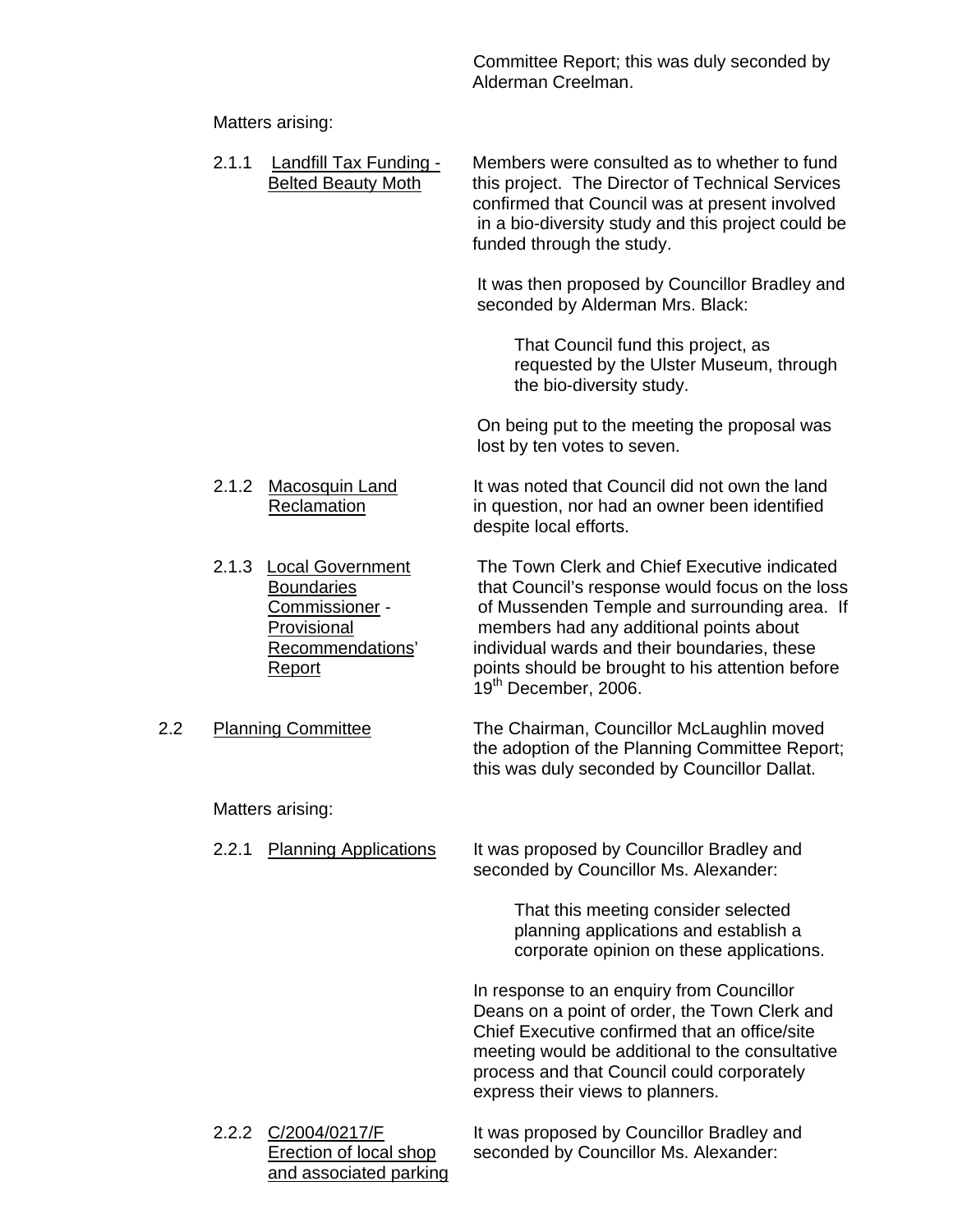|       | with 2 no. apartments at                                                                                                                                            | That Council refuse this application.                                                                                                             |
|-------|---------------------------------------------------------------------------------------------------------------------------------------------------------------------|---------------------------------------------------------------------------------------------------------------------------------------------------|
|       | first floor, at junction of<br><u>Lissadell Avenue and </u><br>Mill Road (adjacent to<br>No.2 Lissadell Grove<br>and 34 Mill Road),<br>Portstewart for<br>Mr. Devan | On being put to the meeting it was carried by<br>fifteen votes for and none against that this was<br>Council opinion.                             |
| 2.2.3 | C/2006/0028/F<br>2 no. detached dwellings                                                                                                                           | It was proposed by Councillor Bradley and<br>seconded by Councillor Ms. Alexander:                                                                |
|       | and associated garages<br>and 4 no. semi-detached                                                                                                                   | That Council refuse this application.                                                                                                             |
|       | houses at 13 and 15<br><u>Larkhill Road,</u><br>Portstewart, for Mr. I.<br><b>McCullough</b>                                                                        | On being put to the meeting it was carried by<br>thirteen votes for and none against that this was<br>Council opinion.                            |
| 2.2.4 | C/2006/0117/F<br>Demolition of house and                                                                                                                            | It was proposed by Councillor Bradley and<br>seconded by Councillor Ms. Alexander:                                                                |
|       | erection of 2 no. semi-<br>detached dwellings at 12<br>O'Hara Drive, Portstewart                                                                                    | That Council refuse this application.                                                                                                             |
|       | for Fern Homes                                                                                                                                                      | On being put to the meeting it was carried by<br>fifteen votes for and none against that this was<br>Council opinion.                             |
| 2.2.5 | C/2006/0484/F<br>Demolition of house and<br>erection of 4 no. semi-                                                                                                 | It was proposed by Councillor Bradley and<br>seconded by Councillor Ms. Alexander:                                                                |
|       | detached dwellings at<br>19 Strand Crescent,                                                                                                                        | That Council refuse this application.                                                                                                             |
|       | Portstewart for NM<br>Developments                                                                                                                                  | On being put to the meeting it was carried by<br>fifteen votes for and none against that this was<br>Council opinion.                             |
| 2.2.6 | C/2006/0591/F<br>2 no. semi-detached                                                                                                                                | It was proposed by Councillor Bradley and<br>seconded by Councillor Mrs. Johnston:                                                                |
|       | <u>2 storey dwellings with</u><br>attic conversion and 3 no.                                                                                                        | That Council refuse this application.                                                                                                             |
|       | 2 and a half storey town-<br>garages) at 147/149 Mill<br>Road, Portstewart for NM<br><b>Developments</b>                                                            | houses (2 no. with integral On being put to the meeting it was carried by<br>fifteen votes for and none against that this was<br>Council opinion. |
| 2.2.7 | C/2005/0550/O<br><b>Holiday accommodation</b>                                                                                                                       | It was proposed by Alderman Creelman and<br>seconded by Councillor Ms. Alexander:                                                                 |
|       | opposite 41 Ballyreagh<br>Road, Portrush for Mr.<br>S. Kherr                                                                                                        | That Council refuse this application.                                                                                                             |
|       |                                                                                                                                                                     | On being put to the meeting it was carried by<br>fifteen votes for and none against that this was<br>Council opinion.                             |
| 2.2.8 | C/2006/0190/O<br>5 no. townhouses at                                                                                                                                | It was proposed by Councillor Ms. Alexander<br>and seconded by Councillor Hillis:                                                                 |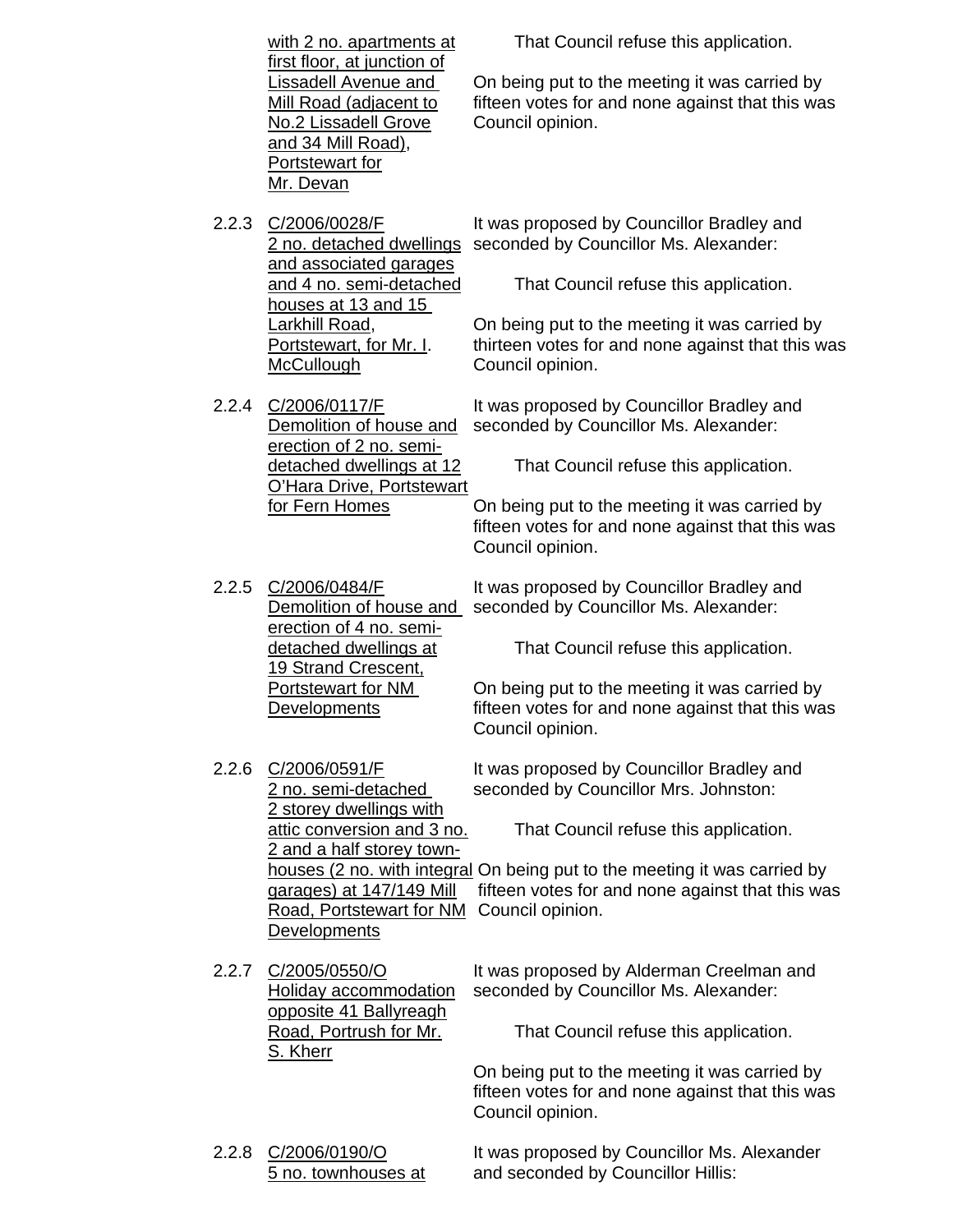|     |           | 10, 12 and 14 Upper                                                 |                                                                                                                                                                          |
|-----|-----------|---------------------------------------------------------------------|--------------------------------------------------------------------------------------------------------------------------------------------------------------------------|
|     |           | <b>Heathmount, Portstewart</b><br><u>Ms. W. &amp; A. Hayes</u>      | That Council refuse this application.                                                                                                                                    |
|     |           |                                                                     | On being put to the meeting it was carried by<br>twelve votes for and one against that this was<br>Council opinion.                                                      |
|     |           | 2.2.9 C/2006/0280/F<br>2 no. semi-detached<br>houses at 12 Prospect | It was proposed by Councillor Ms. Alexander<br>and seconded by Councillor Bradley:                                                                                       |
|     |           | Road, Portstewart for<br><b>Kamack Developments</b>                 | That Council refuse this application.                                                                                                                                    |
|     |           |                                                                     | On being put to the meeting it was carried by<br>fifteen votes for and none against that this was<br>Council opinion.                                                    |
|     |           | 2.2.10 Planning Committee<br>Meetings -<br><b>Commencement Time</b> | It was proposed by Alderman McClarty,<br>seconded by Alderman McClure and agreed:                                                                                        |
|     |           |                                                                     | That in future, if necessary, the Planning<br>Committee meeting should commence at<br>6.30 pm and finish no later than 11.00 pm.                                         |
| 2.3 | Committee | <b>Policy and Development</b>                                       | The Chairman, Councillor Mrs. Johnston moved<br>the adoption of the Policy and Development<br>Committee Report; this was duly seconded by<br>Alderman McClarty.          |
|     |           | Matters arising:                                                    |                                                                                                                                                                          |
|     | 2.3.1     | <b>Coleraine Harbour</b>                                            | The Town Clerk and Chief Executive<br>recommended:                                                                                                                       |
|     |           |                                                                     | That further matters arising under Item<br>17.0 of the minutes be considered 'In<br>Committee' at the end of the meeting.                                                |
|     | 2.3.2     | N.I. Fire & Rescue<br>Service                                       | It was proposed by Councillor Dallat, seconded<br>by Councillor Leonard and agreed:                                                                                      |
|     |           |                                                                     | That Council invite representatives from<br>Fire & Rescue Service Union to give a<br>presentation on their perspective of the<br>Fire and Service Consultation Document, |

### **3.0 NOTICE OF MOTION**

 The undernoted Notice of Motion was proposed by Councillor Leonard and seconded by Councillor Dallat:

"Given the responsibilities of the Planning Service, along with others, for measures that could help with the provision of affordable housing, and the particular difficulties in our Borough, this Council agrees to request from the Minister responsible for, and the Chief Executive of the Planning Service, details of their proposed approaches to this problem and what measures they will outline to the Semple enquiry into affordable housing."

expected in January 2007.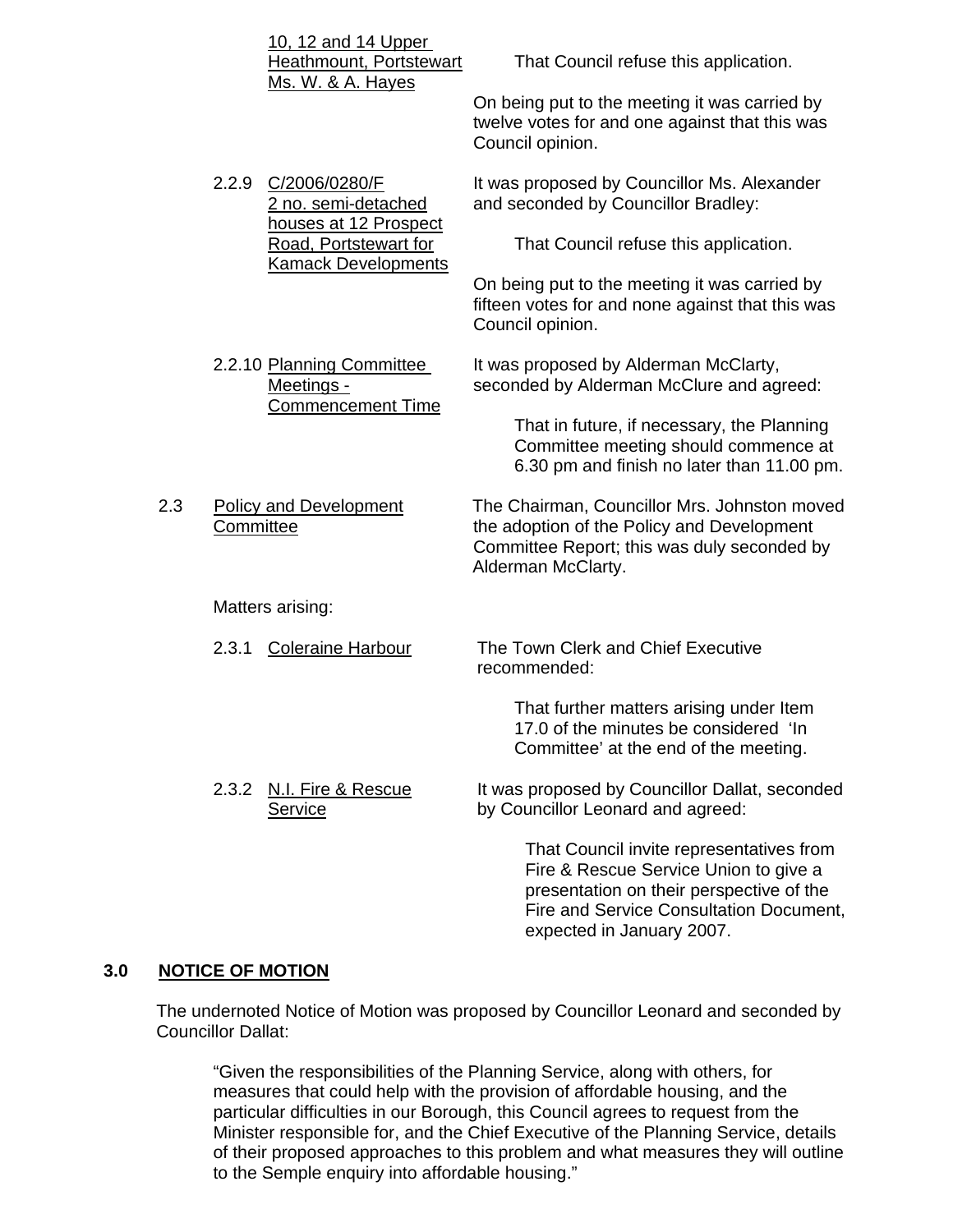Following discussion it was noted that the first of the Semple interim proposals would be published in December/January with a 4 week response time and that the final report would be published in May 2007.

Councillor Leonard accepted an addendum to the motion:

That Council looks forward to the interim reports on affordable housing.

The motion was put to the vote and passed by ten votes for and none against.

### **4.0 ROCK CASTLE, PORTSTEWART – FREEDOM OF INFORMATION COMPLAINT - INFORMATION COMMISSIONER'S DECISION DATED 16th OCTOBER, 2006**

Members noted with concern that the Information Commissioner's Office upheld the Planning Service's decision to withhold information on the legal opinion provided to the Department in relation to the demolition of the building known as "Rock Castle". It ruled that, under Section 42 of the Freedom of Information Act (2000), the public interest in maintaining the exemption outweighed the public interest in disclosing the information.

### **5.0 PLANNING WORKING GROUP**

Consideration was given to the Planning Working Group minutes (report previously circulated) and the contents noted.

### **6.0 CONSULTATION LIST**

The following consultation papers had been received and were available for members who wished to consider making a response:

- 1. Department of the Environment Driver and Vehicle Licensing Agency
	- i) Consultation on Carriage of Assistance Dogs in Private Hire Vehicles.

Comments due: 18<sup>th</sup> December, 2006

ii) Consultation on Proposals to Revise the Fees for Road Freight and Passenger Operator Licence.

Comments due: 10<sup>th</sup> January, 2007

iii) Consultation Paper on Measures to Introduce CPC (Certificate of Professional Competence) for Lorry and Bus Drivers and other changes.

Comments due: 2<sup>nd</sup> February, 2007

2. Department for Regional Development – Roads Service – Consultation on Draft Residents' Parking Policy.

Comments due:  $9<sup>th</sup>$  February, 2007

3. Department for Health, Social Services and Public Safety – Complaints in the HPSS Consultation.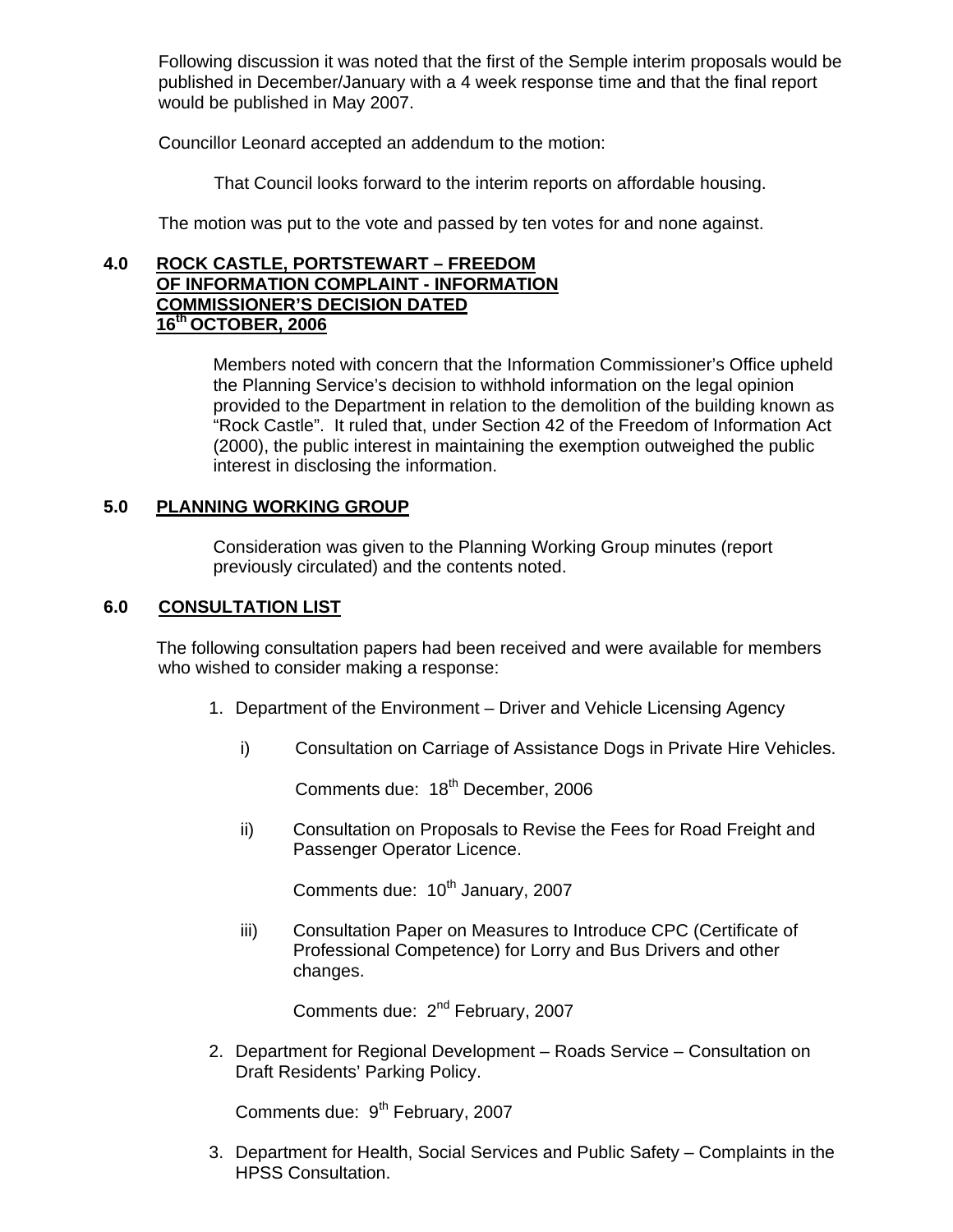Comments due: 23rd February, 2007

### **7.0 NORTH EASTERN EDUCATION AND LIBRARY BOARD – COUNCIL NOMINATION TO REPLACE COUNCILLOR McQUILLAN (term to expire 30th June, 2009)**

In the light of the vacancy arising from Councillor McQuillan's resignation from this position, it was proposed by Alderman McClure and seconded by Councillor Deans:

That Councillor Gilkinson be nominated.

It was proposed by Alderman Mrs. Hickey and seconded by Councillor McLaughlin:

That Councillor Dallat be nominated.

On being put to the meeting Councillor Gilkinson received eleven votes and Councillor Dallat received five votes.

Councillor Gilkinson was, therefore, nominated.

### **8.0 COLERAINE FAIRTRADE RESOLUTION**

Consideration was given to the Coleraine Fairtrade Resolution (previously supplied) and it was proposed by Alderman McClarty, seconded by Councillor Mrs. Johnston and agreed:

That the resolution be adopted viz:

"The Council aims to be recognised by the residents and business community of Coleraine Borough, Coleraine Borough Council suppliers, Coleraine Borough Council employees and other local authorities, as a Council that actively supports and promotes the concept of Fairtrade – ensuring that producers from developing countries get a fair price for their goods and labour. Coleraine Borough Council resolves to:

- Promote awareness of Fairtrade issues to local people concerning the worldwide impact of unfair trade and the opportunities that Fairtrade provides to promote sustainable development.
- Investigate the Council's own purchasing policies in order to purchase Fairtrade products where possible.
- Consider buying Fairtrade products, such as those carrying the Fairtrade Mark, as they become available.
- Promote Fairtrade issues and practices amongst local businesses and commercial and other organisations.
- Develop a strategy to make the Council a 'Fairtrade Council'."

### **9.0 MEETINGS SCHEDULE**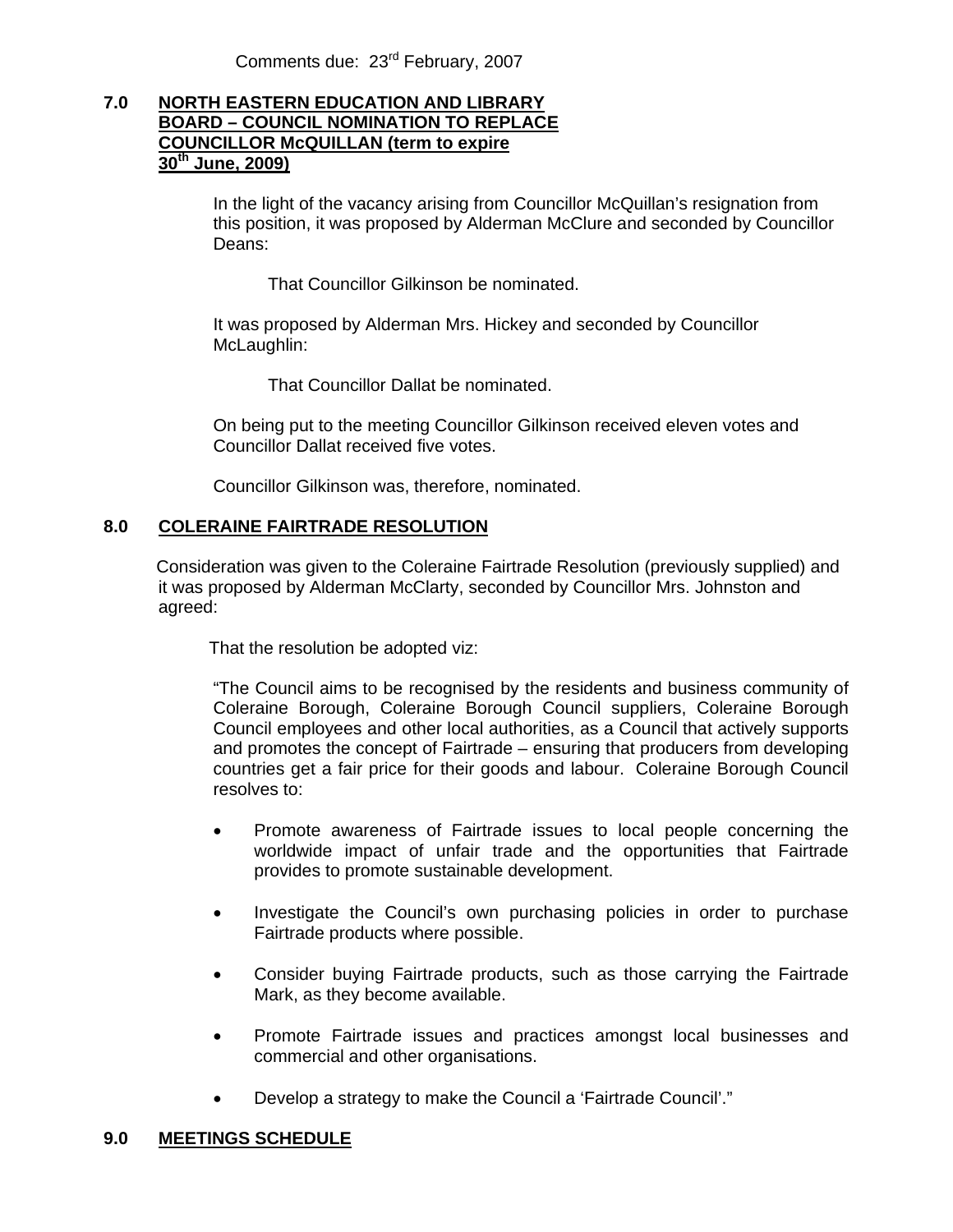Members noted that over the next two months there would be an increase in the number of meetings and presentations being sought with Council so it is Councils objective to accommodate these meetings.

9.1 Presentations/Consultations Two presentations were agreed for December and January:

- (i) Review of NIHE Rural Housing Policy (deadline  $12^{th}$  January, 2007) – Leisure and Environment Committee  $-5<sup>th</sup>$ December, 2006
- (ii) Water Service Council Meeting  $23<sup>rd</sup>$ January, 2007

9.2 Leisure and Environment Members agreed to cancel this meeting to<br>Committee –  $2^{nd}$  January, help accommodate other meetings in help accommodate other meetings in 2007 January.

9.3 Other Topics Members agreed to accommodate the following meetings in December and January, with the Town Clerk and Chief Executive finalising the scheduling as necessary:

- **Funding Applications**
- **Coleraine Showgrounds/Riverside Theatre**
- Rates
- Good Relations Strategy Tuesday,  $2^{nd}$ January, 2007.
- Report from Joint Harbour Group Consultant's options for Harbour/Council lands
- Portrush Regeneration Thursday,  $14<sup>th</sup>$ December, 2006 at 7.30pm.
- $\blacksquare$  NILGA Monday, 11<sup>th</sup> December, 2006 at 4.30pm.

### **10.0 JUDICIAL REVIEW ON PPS14**

 Read letter from Omagh District Council providing an update on this matter. The Town Clerk and Chief Executive would report further at the December Planning meeting.

### **11.0 ENVIRONMENT AND HERITAGE SERVICE**

Read letter from Environment and Heritage Service regarding number 61 Dhu Varren, Portrush. The Department was not proceeding with the statutory listing of this property under the Buildings of Special Architectural or Historic Interest.

Noted.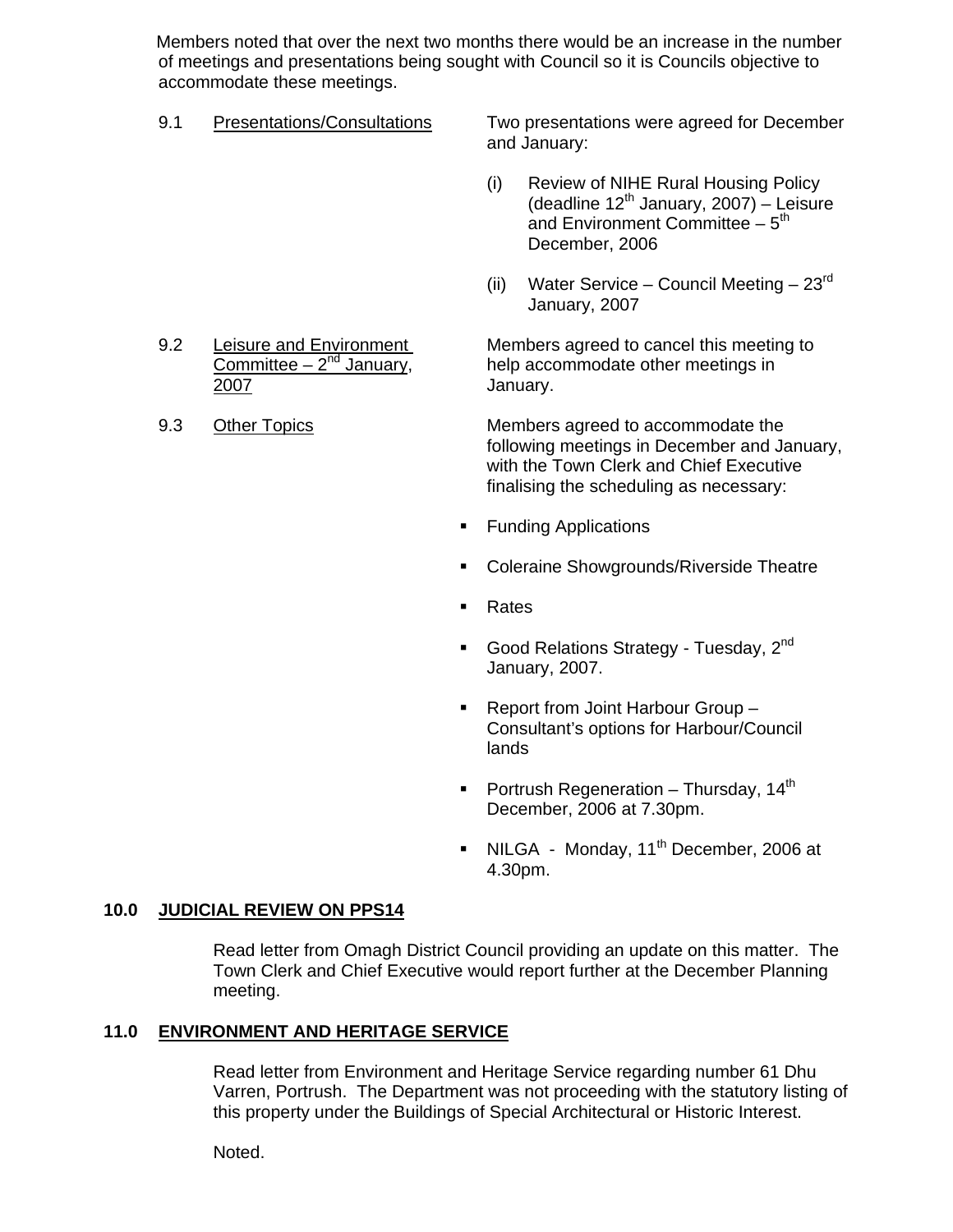### **12.0 DOE HISTORIC BUILDING REGISTER**

 The Environment and Heritage Service had advised that 5 Laragh Lane, Maghera, had been designated as a building of special architectural or historic interest.

Noted.

### **13.0 DOCUMENTS TABLED**

- (i) Local Government Staff Commission for Northern Ireland LGSC News, Issue no.9.
- (ii) Department of the Environment Fortieth list of Buildings of Special Architectural or Historic Interest in the Borough of Coleraine.
- (iii) Office of the First Minister and Deputy First Minister Tenth Annual Report on Public Appointments - 2005/2006.
- (iv) The Electoral Office for Northern Ireland Chief Electoral Officer Annual Report 2005/2006.
- (v) Citizens Advice Annual Report 'Gaining Ground' 2005-2006.
- (vi) The Consumer Council for Northern Ireland Annual Report 2005-2006.

### **14.0 DOCUMENTS FOR SEALING**

Resolved:

That the following documents be sealed:

- 1. Licence in Duplicate Council to Mr. & Mrs. B. Torrens Licensed Right of Passage to rear of 16 Bath Terrace, **Portrush**
- 2. Cemetery Titles Grant of Rights of Burial Deeds Register Nos. 3256-3268 (inclusive):

| Agherton    |   |
|-------------|---|
| Ballywillan | 3 |
| Coleraine   | 6 |
| Kilrea      |   |
| Portstewart |   |

 Advanced Deeds – Register Nos. 0161- 0164 (inclusive):

| Agherton    |   |
|-------------|---|
| Ballywillan |   |
| Coleraine   |   |
| Portstewart | ⌒ |

### **15.0 COLERAINE HARBOUR**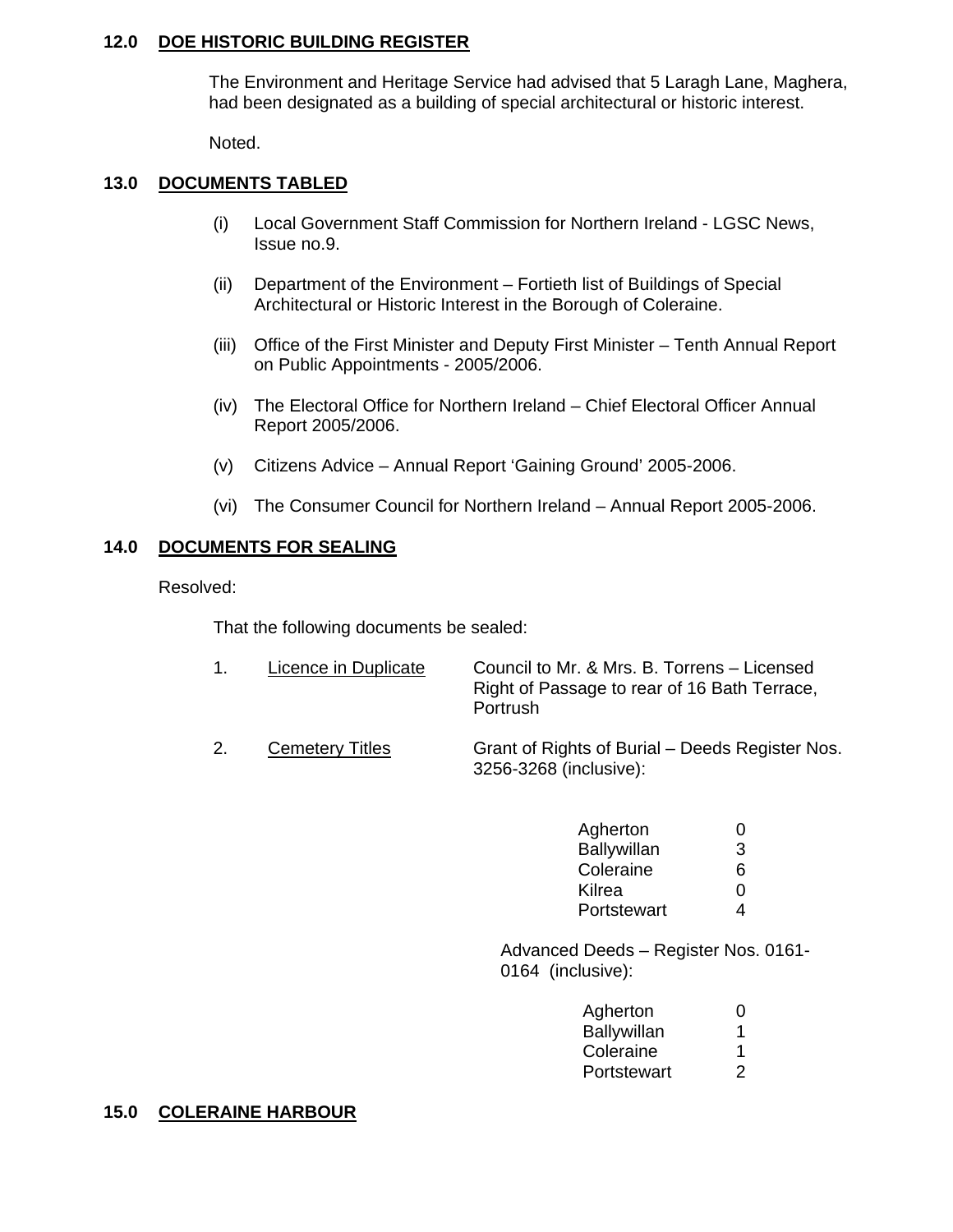The Town Clerk and Chief Executive circulated three papers; Harbour Commissioners correspondence, Macaulay Wray legal advice and a report based on the River Bann Navigations Order (NI) 2002.

Based on the information available to Council, legal advice confirmed that there were no grounds to conclude that a casual vacancy (or vacancies) existed at present; hence Council had no role to exercise at present.

Under the River Bann Navigation Order, Council had three specific roles:

- (i) to appoint up to twelve Harbour Commissioners.
- (ii) to appoint a Chairman and Deputy Chairman.
- (iii) to fill any casual vacancies in the positions of Commissioners or Chairman/Vice-Chairman as they may arise.

It was unanimously agreed:

 That Council should reply to the Harbour Commissioners on the basis of legal advice received.

It was further agreed:

 That the Harbour Commissioners be invited to attend a future Council meeting to discuss matters of mutual concern.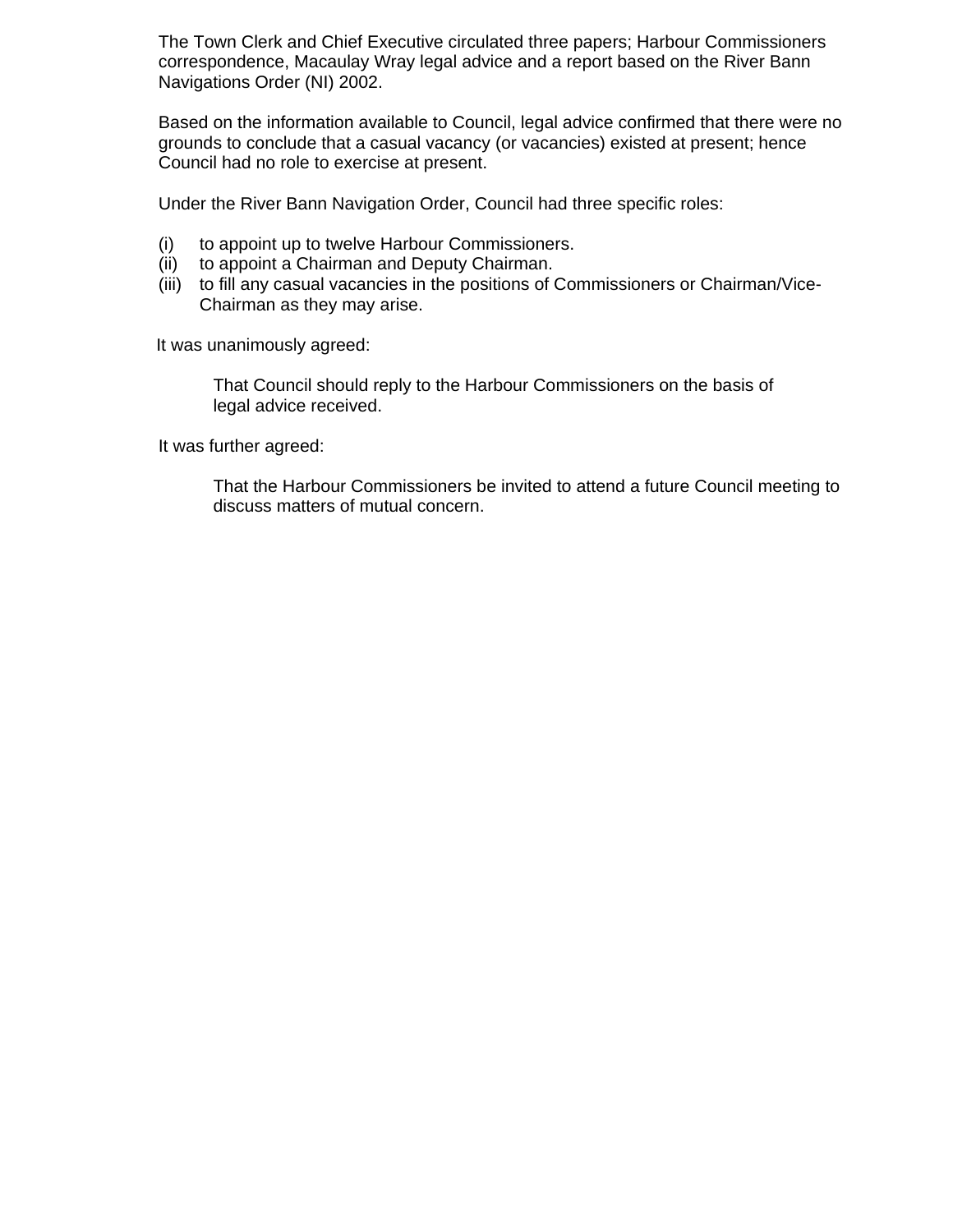### **SPECIAL COUNCIL MEETING**

### **11th December, 2006.**

- **Convened:** To hear a presentation from Mr. Aubrey McCrory and Councillor Arnold Hatch, NILGA, on 'Modelling NILGA's Future' – IDeA Report together with NILGA Office Bearer Recommendations
- **Present:** The Mayor, Councillor W. A. King, in the Chair

The Deputy Mayor, Councillor E. P. Fielding (Mrs.)

#### Aldermen

W. T. Creelman D. McClarty M. T. Hickey (Mrs.)

#### **Councillors**

| S. Gilkinson          | G. L. McLaughlin |
|-----------------------|------------------|
| N. F. Hillis          | R. A. McPherson  |
| E. A. Johnston (Mrs.) |                  |

- **Officers in** Town Clerk and Chief Executive, Head of Administrative Attendance: Services and Administrative Assistant
- **Apologies:** Councillors Mrs. Church and McQuillan

The Mayor opened the meeting by welcoming Councillor Arnold Hatch and Mr. Aubrey McCrory, NILGA, who were in attendance to make a presentation on 'Modelling NILGA's Future – IDeA Report and NILGA Office Bearer Recommendations.

After the presentation on NILGA's role leading up to the Review of Public Administration a brief period of discussion ensued during which a wide range of members' questions were addressed.

The Mayor closed the meeting by thanking Mr. McCrory and Councillor Hatch for attending and providing members with such an informative presentation.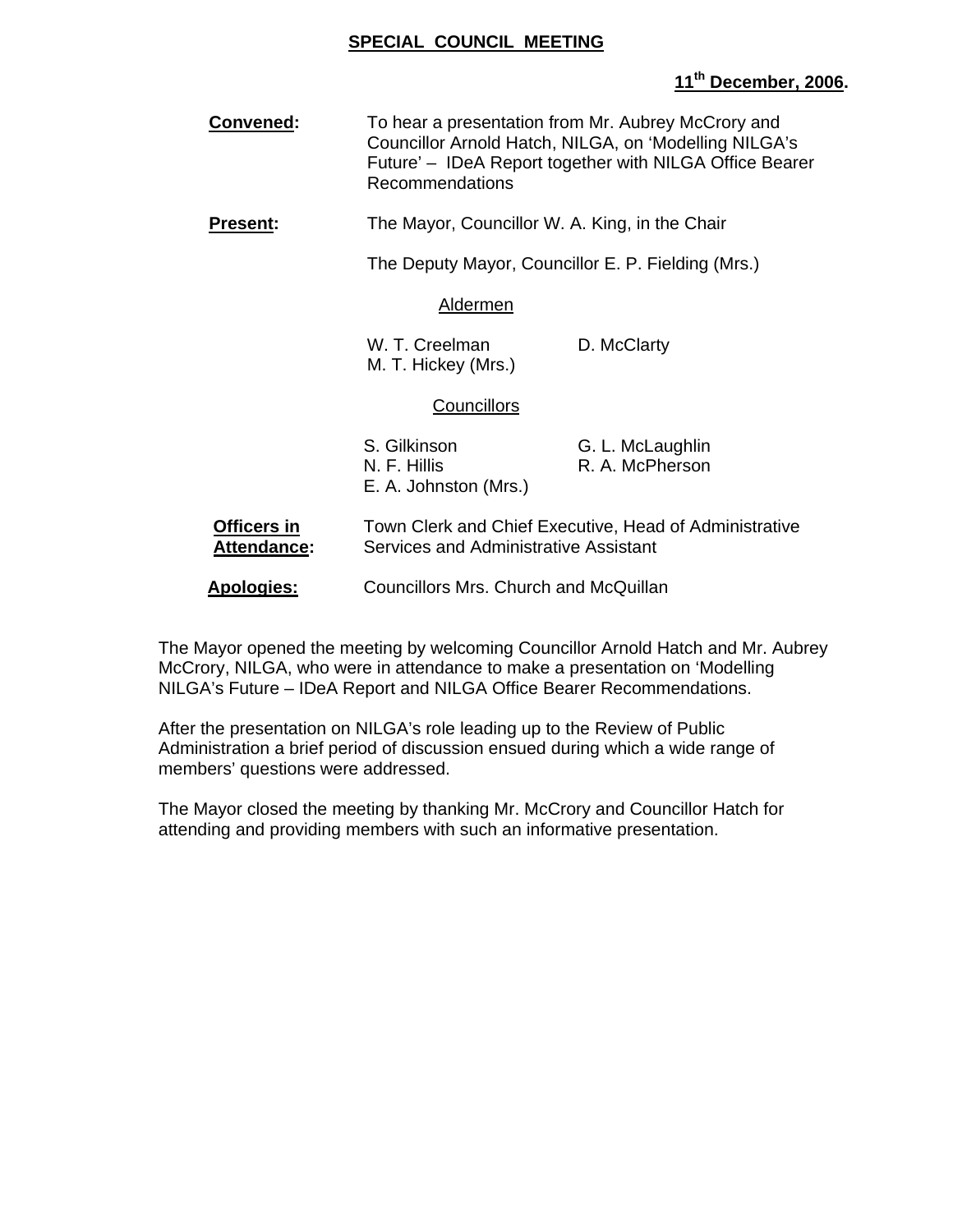### **LEISURE AND ENVIRONMENT COMMITTEE**

# **5th December, 2006.**

| Present:                          | Councillor T. J. Deans, in the Chair                                                                                                                                                                                                                                                                                                             |                                                                                                                                           |
|-----------------------------------|--------------------------------------------------------------------------------------------------------------------------------------------------------------------------------------------------------------------------------------------------------------------------------------------------------------------------------------------------|-------------------------------------------------------------------------------------------------------------------------------------------|
|                                   | The Mayor, Councillor W. A. King                                                                                                                                                                                                                                                                                                                 |                                                                                                                                           |
|                                   | The Deputy Mayor, Councillor E. P. Fielding (Mrs.)                                                                                                                                                                                                                                                                                               |                                                                                                                                           |
|                                   | <b>Aldermen</b>                                                                                                                                                                                                                                                                                                                                  |                                                                                                                                           |
|                                   | W. T. Creelman<br>M. T. Hickey (Mrs.)                                                                                                                                                                                                                                                                                                            | D. McClarty<br>W. J. McClure                                                                                                              |
|                                   | <b>Councillors</b>                                                                                                                                                                                                                                                                                                                               |                                                                                                                                           |
|                                   | C. S. Alexander (Ms.)<br>(Items $1.0 - 13.1.1$ )<br>D. D. Barbour<br>J. M. Bradley<br>O. M. Church (Mrs.)<br>A. S. Cole<br>J. J. Dallat<br>S. Gilkinson                                                                                                                                                                                          | N. F. Hillis<br>E. A. Johnston (Mrs.)<br><b>B.</b> Leonard<br>G. L. McLaughlin<br>R. A. McPherson<br>A. McQuillan<br>(Items $1.0 - 4.4$ ) |
| Officers in<br><b>Attendance:</b> | Director of Technical Services, Director of Environmental<br>Health, Director of Leisure Services, Head of Administrative<br>Services, Head of Development Services, Leisure Services<br>Officer (Facilities), Principal Building Control Officer (Items<br>$1.0 - 12.0$ ), Technical Officer (Items $1.0 - 2.6$ ), Administrative<br>Assistant. |                                                                                                                                           |
| Apology:                          | Alderman Mrs. E. T. Black                                                                                                                                                                                                                                                                                                                        |                                                                                                                                           |

### **1.0 WELCOME**

The Chairman welcomed everyone to the meeting.

# **2.0 TECHNICAL SERVICES REPORT**

The Report of the Director of Technical Services was considered (previously supplied).

Matters arising:

| 2.1 | Management of Waste<br><b>Domestic Fridges/Freezers</b> | Consideration was given to information on this<br>topic, as detailed in the report. |
|-----|---------------------------------------------------------|-------------------------------------------------------------------------------------|
|     |                                                         | The Director of Technical Services<br>answered members' questions.                  |
|     |                                                         | Recommended:                                                                        |

 That Council participate in the DOE disposal service for domestic fridges/freezers.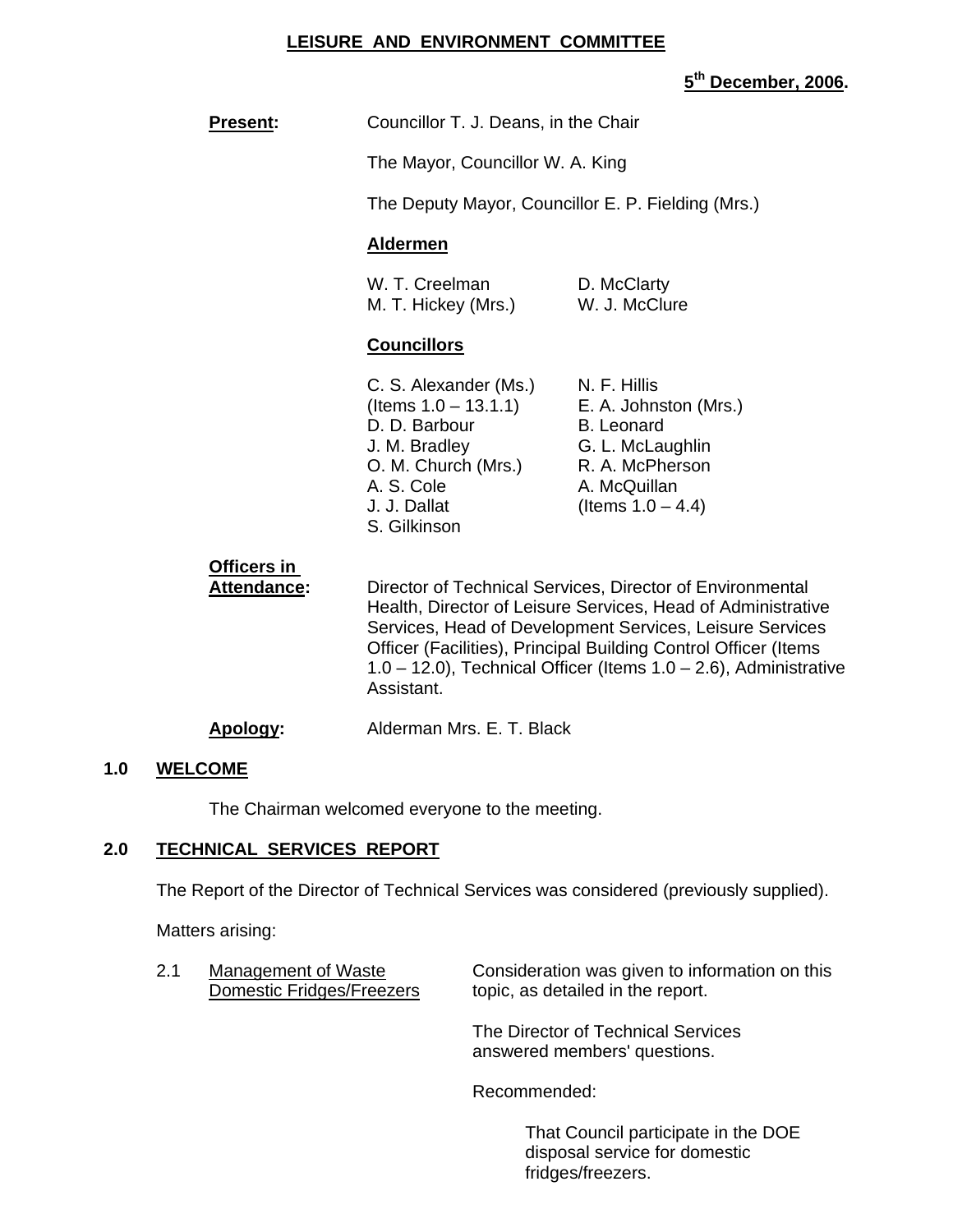Allowance Scheme (NILAS) on this topic, as detailed in the report. The Director of Technical Services answered members' questions and agreed to provide further information on Coleraine's relative position in the N.I. Biodegradable Municipal Waste league table. 2.3 Entertainments Licences 2.3.1 The Forge Inn An application for the grant of an 6 Newmarket Street Entertainments Licence had been received from Coleraine Mr. E. Kneeland, 27 Bushmills Road, Coleraine. Recommended: That an Entertainments Licence be granted. All door supervisors employed to be licensed with a scheme recognised by Coleraine Borough Council. 2.3.2 Sweeney's Wine Bar An application for the grant of an 6 Seaport Avenue Entertainments Licence had been received from Portballintrae Mr. T. Kane, 25 Beach Road, Portballintrae. Recommended: That an Entertainments Licence be granted. All door supervisors employed to be licensed with a scheme recognised by Coleraine Borough Council. 2.3.3 Imperial Hotel An application for the renewal and variation of 38 Main Street an Entertainments Licence had been received Garvagh **From Mr. T. McIlvar, c/o Imperial Hotel.**  Recommended: That an Entertainments Licence be renewed with variation subject to no objections being received and also subject to compliance with Fire Authority recommendations and any other requirements requested by Council's Licensing Department. All door supervisors employed to be licensed with a scheme recognised by Coleraine Borough Council. 2.3.4 Scott's Bar An application for the grant of an 10 Newmarket Street Entertainments Licence had been received from Coleraine Mr. A. Clark, 48 Knockbracken Way, Coleraine. Recommended:

That an Entertainments Licence be

2.2 Northern Ireland Landfill Consideration was given to information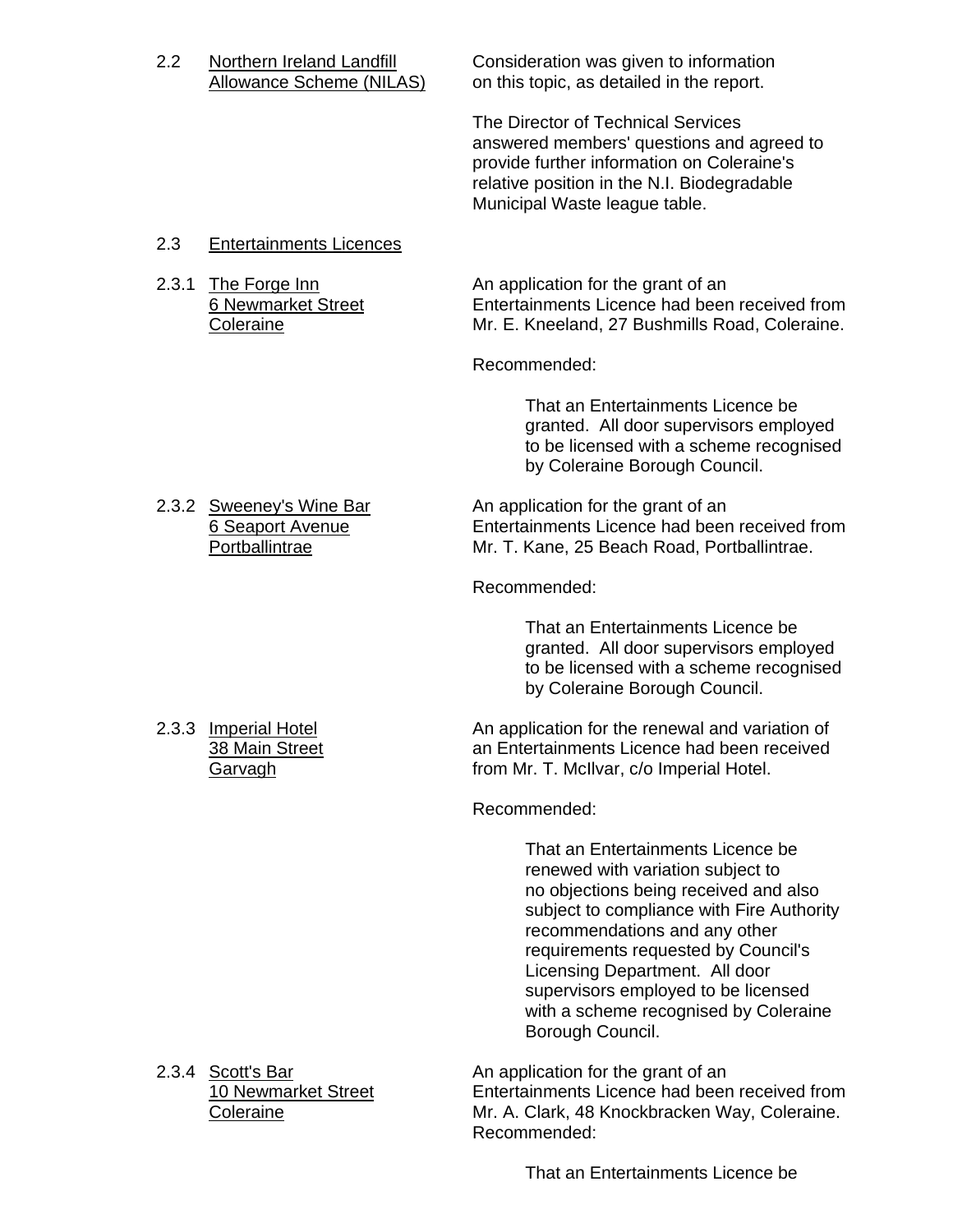|       |                                                                                   | granted subject to no objections being<br>received and also subject to compliance<br>with Fire Authority recommendations and<br>any other requirements requested by<br>Council's Licensing Department. All door<br>supervisors employed to be licensed<br>with a scheme recognised by Coleraine<br>Borough Council. |
|-------|-----------------------------------------------------------------------------------|---------------------------------------------------------------------------------------------------------------------------------------------------------------------------------------------------------------------------------------------------------------------------------------------------------------------|
|       | 2.3.5 The Turn Inn<br>33 Main Street<br>Garvagh                                   | An application for the grant of an Entertain-<br>ments Licence had been received from Ms. W.<br>Smyth, 14 Greenville Avenue, Ballymoney.                                                                                                                                                                            |
|       |                                                                                   | Recommended:                                                                                                                                                                                                                                                                                                        |
|       |                                                                                   | That an Entertainments Licence be<br>granted subject to compliance with Fire<br>Authority recommendations and any<br>other requirements requested by<br>Council's Licensing Department. All door<br>supervisors employed to be licensed<br>with a scheme recognised by Coleraine<br>Borough Council.                |
| 2.4   | <b>Building Control</b>                                                           |                                                                                                                                                                                                                                                                                                                     |
| 2.4.1 | Approvals                                                                         | Members noted that approval had been<br>granted for sixty-eight applications.                                                                                                                                                                                                                                       |
|       | 2.4.2 Rejections                                                                  | Council is recommended to reject seventeen<br>applications for approval under Building<br>Regulations, for reasons as detailed in the<br>report.                                                                                                                                                                    |
|       |                                                                                   | In response to a member's query regarding<br>rejections affecting Entertainments Licences,<br>the Director of Technical Services would look<br>into the applications concerned.                                                                                                                                     |
| 2.4.3 | <b>Building Regulations</b><br>(Amendment) Regulations<br>(Northern Ireland) 2006 | Members noted the amendment to the<br>Building Regulations (Northern Ireland) 2000,<br>as detailed in the report. The new regulations<br>came into operation on 30 <sup>th</sup> November 2006.                                                                                                                     |
| 2.5   | <b>Biodiversity Officer</b>                                                       | Members noted that Miss Emma McLaughlin,<br>Biodiversity Officer would make a presentation<br>regarding her work to Council at a future<br>meeting.                                                                                                                                                                 |
| 2.6   | Bird Nuisance -<br>Coleraine Town Hall                                            | A member expressed concern regarding birds<br>roosting on the Town Hall despite measures<br>taken to alleviate the situation.<br>The member suggested that noise equipment<br>could solve the problem. The Director of<br>Technical Services would investigate this<br>option.                                      |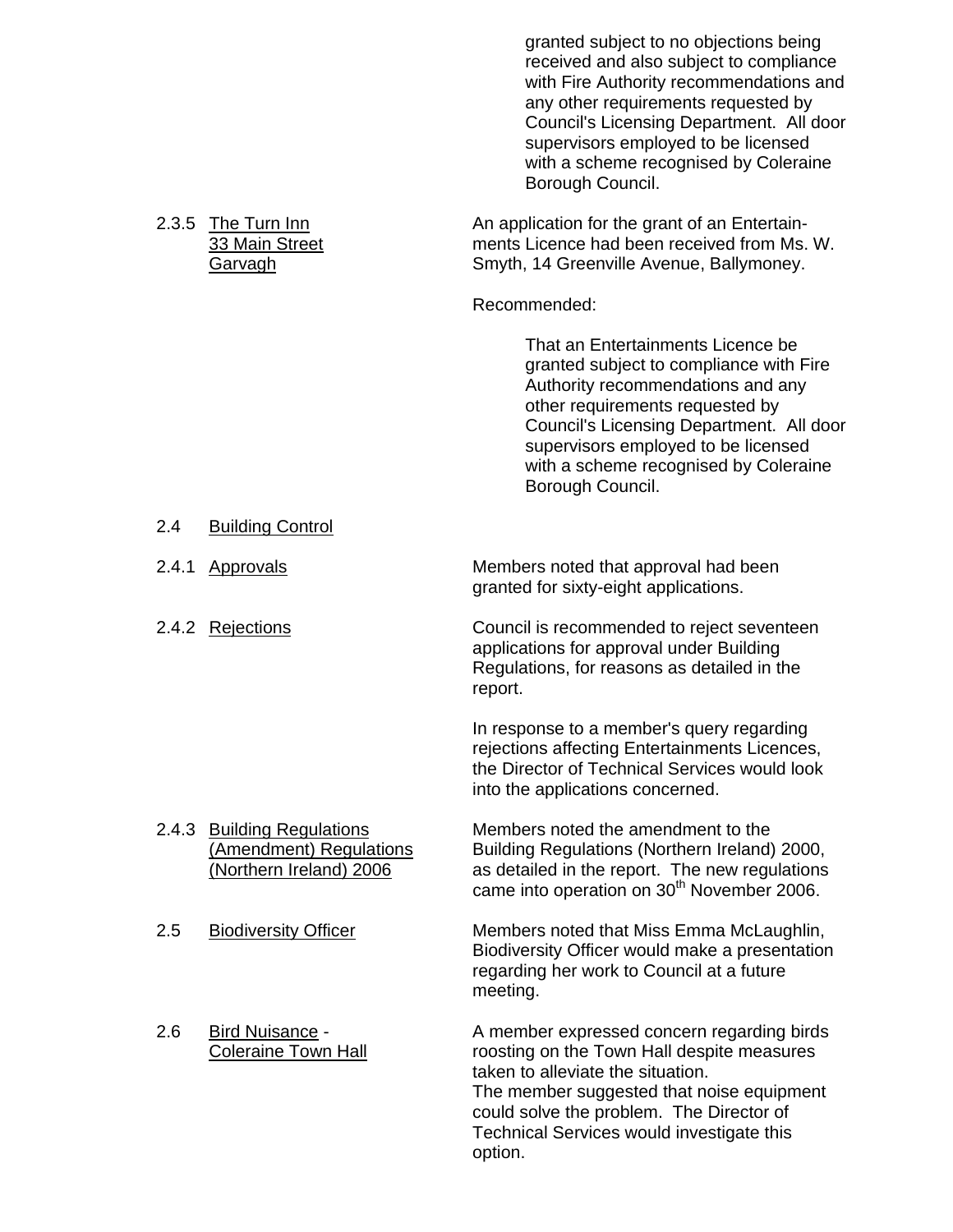### **3.0 ENVIRONMENTAL HEALTH REPORT**

 The Report of the Director of Environmental Health was considered (previously supplied).

Matters arising:

- 3.1 Legal Proceedings The Mas agreed that this item be considered 'In Committee' at the end of the meeting.
- 3.2 Proposals to transfer Recommended: Petroleum Licensing and<br>related functions from Northern Ireland
- 

related functions from That Council make a response to<br>district councils to Health this consultative document based district councils to Health this consultative document based on<br>
and Safety Executive for the CEHOG draft (previously supplied the CEHOG draft (previously supplied).

3.3 Smoke Free Workplaces – Members noted information on the smoking ban<br>Smoking Ban - April 2007 which would come into effect from 30<sup>th</sup> April. which would come into effect from 30<sup>th</sup> April, 2007 in all enclosed public places and all workplaces.

> The Director of Environmental Health answered members' questions.

> In response to a member's request for an update regarding the library which was to replace the Councillors' smoking room, the Head of Administrative Services informed members that quotations had been received for the fit-out of the library.

**Encephalopathies**  Regulations (Northern Ireland) 2006

3.4 Authorisation of Removal Council is recommended to approve the of Specified Risk Material following named establishment in order that<br>(SRM) in Butchers' Shops they can remove specified risk material they can remove specified risk material Update 3 **from animals aged 24-30 months of age:** 

 The Transmissible P. Osborne Family Butchers, 77 The Spongiform Promenade, Portstewart, BT55 7AF

- 3.5 Safety at Christmas
- 
- 

3.5.1 Food Safety – Safe and Members noted information on this topic, Healthy Christmas as detailed in the report and the Director of Environmental Health answered members' questions.

3.5.2 Hazard House – Members noted that there would be an Open Christmas Open Morning Morning at Hazard House, 59 Hamilton Park, Ballymoney on Wednesday 13<sup>th</sup> December, 2006 from 9.30 am to 12.30 pm.

# **4.0 LEISURE SERVICES REPORT**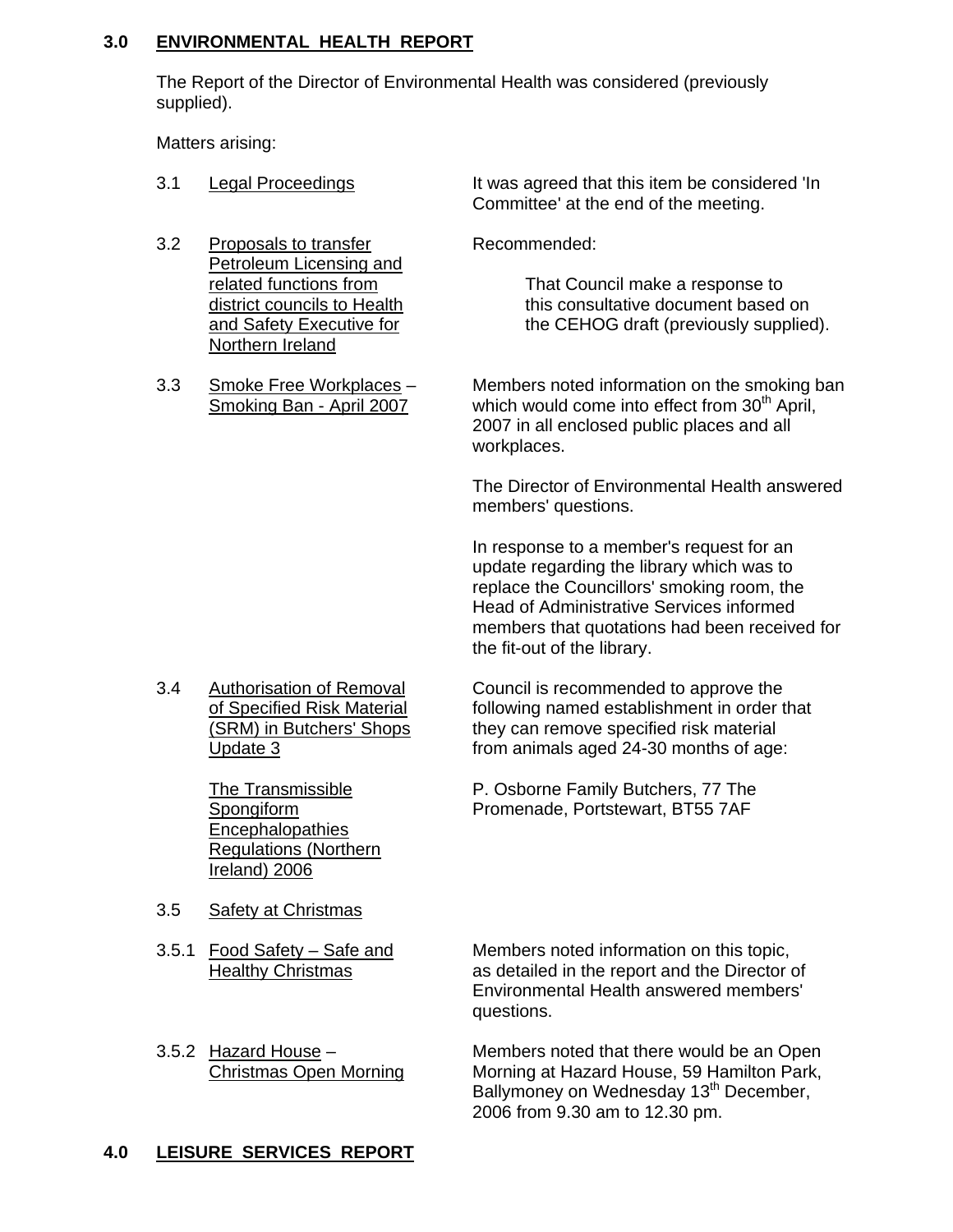The Report of the Director of Leisure Services was considered (previously supplied).

Matters arising:

- 4.1 European Blue Flag Consideration was given to information on this topic, as detailed in the report. After a period of discussion it was recommended: That Council contact the Minister, MP, MEPs and NILGA to ask for government financial support for the continuation of the European Blue Flag Awards in Northern Ireland. 4.2 Northern Ireland International Recommended: Airshow 2007 That an Airshow be held on the second weekend in September 2007 (Saturday 8<sup>th</sup> and Sunday 9<sup>th</sup> September. It would be envisaged that there would be no increase in costs to Council of staging next year's event. 4.3 Requests for Financial Assistance 4.3.1 Coleraine Ploughing Council is recommended to approve Society **Society a** grant of £200.00 to Coleraine Ploughing Society to assist in the promotion of the annual competition on Saturday 30<sup>th</sup> December, 2006. 4.3.2 Coleraine Cage Council is recommended to approve Bird Society **Bird Society a grant of £100.00 to Coleraine Cage** Bird Society to assist in the promotion of
- 

 4.4 CCTV & Access Control Ten tenders had been received in response to Systems – Caravan Parks an open tender exercise for this scheme viz:

the annual show in December 2006.

| <b>TENDERER</b>                    | <b>AMOUNT</b> |
|------------------------------------|---------------|
| <b>Janusplus Security Systems</b>  | £92,964.00    |
| Secure Vision Systems Ltd.         | £110,965.00   |
| <b>Access Video Projects</b>       | £114,209.00   |
| Radio Contact Ltd.                 | £132,000.00   |
| <b>VIS Security Solutions</b>      | £153,786.00   |
| <b>Diamond Systems</b>             | £175,206.00   |
| <b>McElwaine Security</b>          | £178,005.00   |
| <b>Initial Fire &amp; Security</b> | £202,888.87   |
| <b>Euro Security</b>               | £224,601.00   |
| Rogers Fencing Systems Ltd.        | £232,377.00   |

 The lowest tender from Janusplus Security Systems contained a major omission and they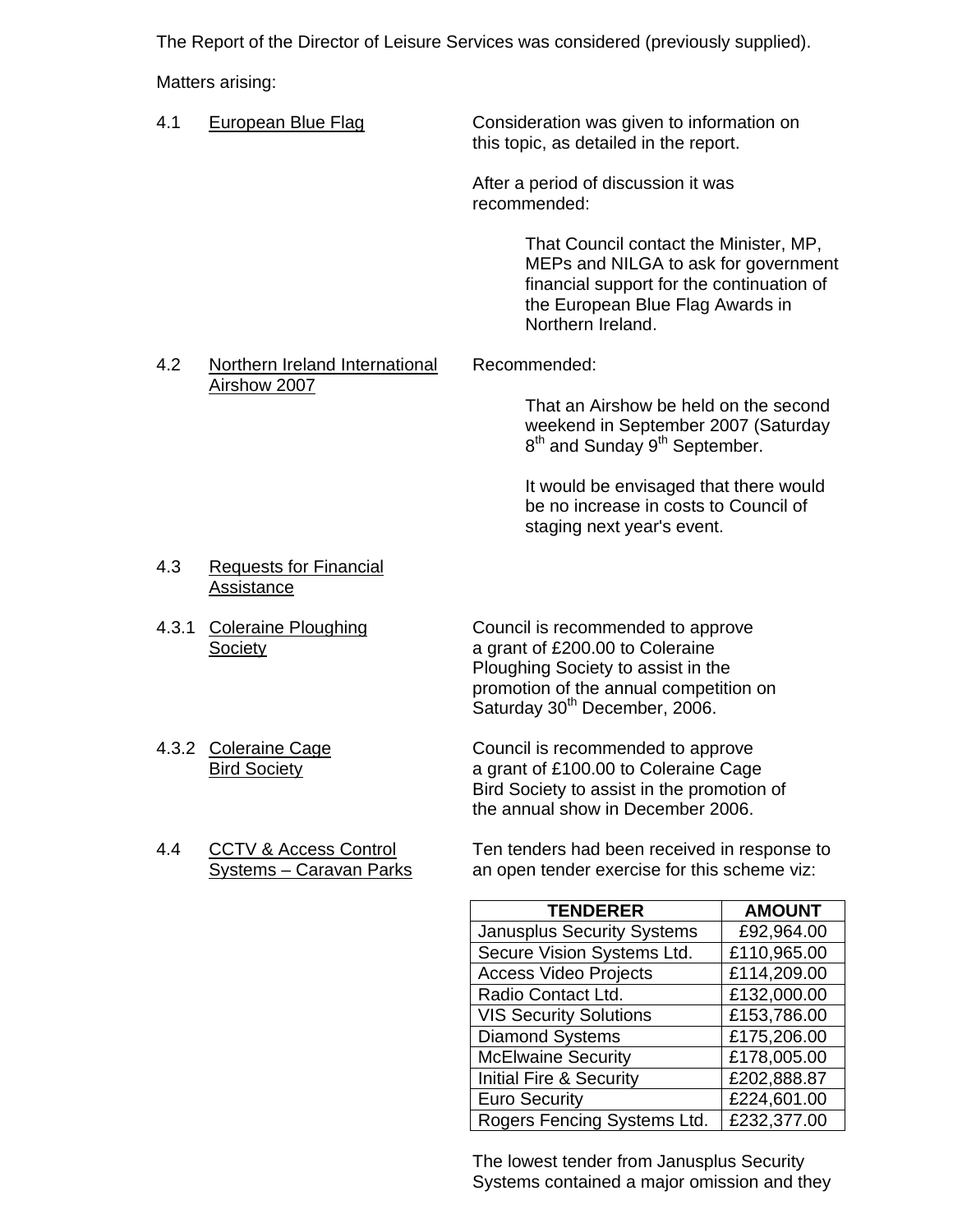were unable to confirm their tendered price.

 The lowest tender from Secure Vision Systems Ltd., contained a small error with 1 no. access barrier omitted, however, the firm confirmed that they would stand over their tender price to include the item.

 Council is recommended to accept the tender received from Secure Vision Systems Ltd. in the sum of £110,965.00.

### 4.5 For Information

Conference – Friday  $23^{rd}$  – Leisure Services. Sunday  $25^{th}$  February 2007. Letterkenny, Co. Donegal

4.5.1 Colmcille Heritage Members interested in this conference<br>Trust – Annual Winter were requested to contact the Director were requested to contact the Director of

- 4.5.2 Historic Art Exhibition Members noted that the official opening of a new exhibition 'Historic Art' by Causeway Museum Service would be on Wednesday 6<sup>th</sup> December at 12 noon in Coleraine Town Hall.
	- and Waterworld and Waterworld detailed in the report.

 4.5.3 Christmas Opening - Members noted the opening/closing hours for Coleraine Leisure Centre Coleraine Leisure Centre and Waterworld as

### **5.0 DIARY DATES – DECEMBER AND JANUARY**

 The Head of Administrative Services drew members' attention to the list of diary dates for December and January (previously circulated).

### **6.0 MAYOR'S CHRISTMAS RECEPTION**

The Head of Administrative Services reminded members to nominate guests for the Mayor's Christmas Reception as soon as possible.

### **7.0 BALLYSALLY CENTRE, COLERAINE**

In response to a member's query regarding the ownership of the Ballysally Centre, the Director of Leisure Services informed members that the Education Board owned the Centre and there had been discussions held to address Council's interest in the use of the Centre.

### **8.0 HOISTS FOR DISABLED ACCESS TO BOATS AT HARBOURS/MARINAS**

The Director of Leisure Services would look into this issue.

### **9.0 GARVAGH SPORTS HALL – RATES**

 In response to a member's query regarding an update on the development programme for Garvagh Sports Hall, the Director of Leisure Services informed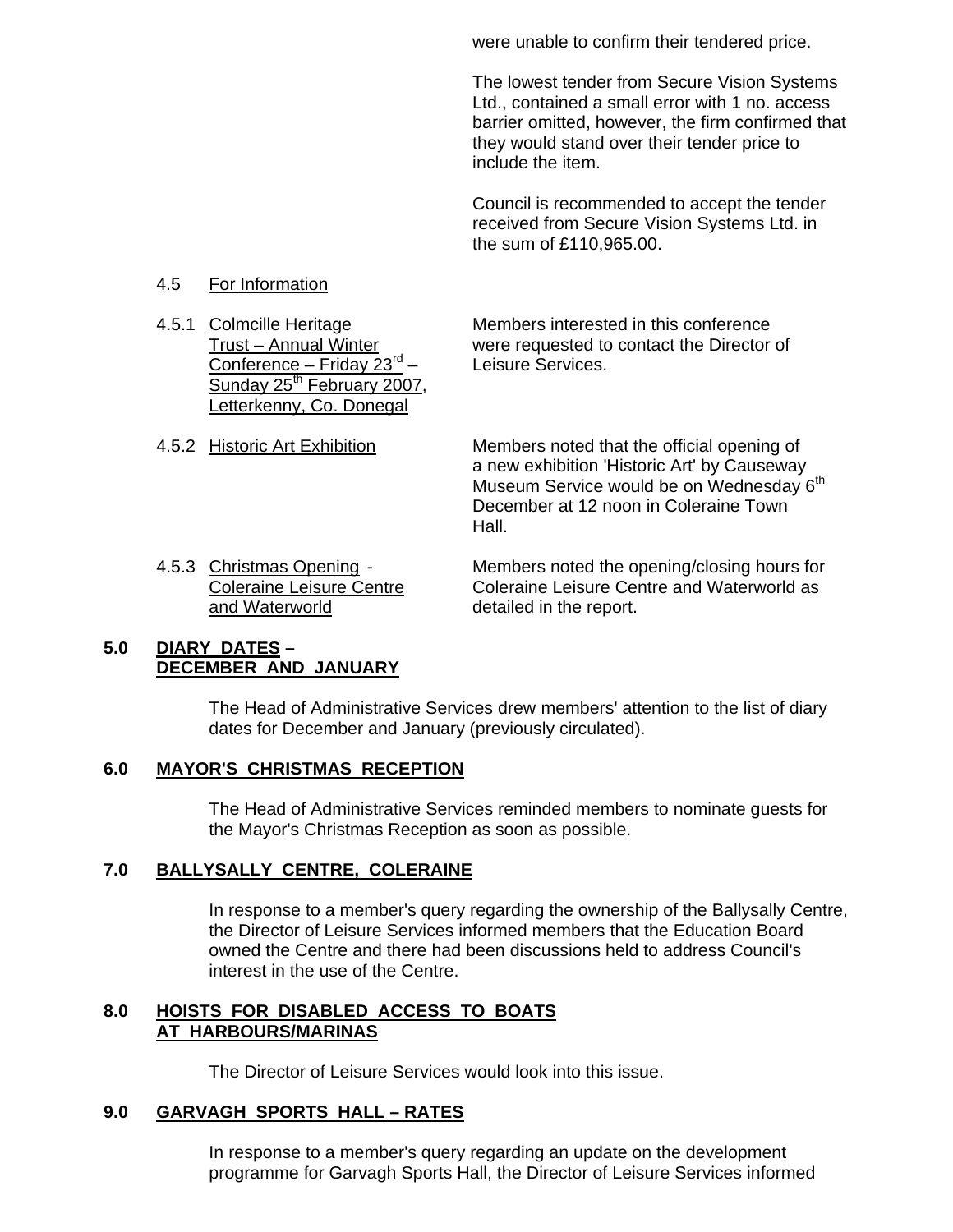members that it would be nine months before Council would know if funding would be obtainable from the Sports Lottery Fund.

### **10.0 SKATE PARK**

 In response to a member's request regarding an update on the Skate Park, the Leisure Services Officer informed members that information was being gathered for the Leisure and Environment meeting in February.

### **11.0 FLOWERFIELD ARTS CENTRE**

 A member requested information on the classes held and the number of people that used Flowerfield Arts Centre to determine if the Centre was underused. The Director of Leisure Services would respond.

#### **12.0 CHRISTMAS LIGHTING**

A member expressed concern regarding Bridge Street, Kilrea not having Christmas lights. Another member requested new and additional Christmas lights in Portrush. The Director of Technical Services noted comments.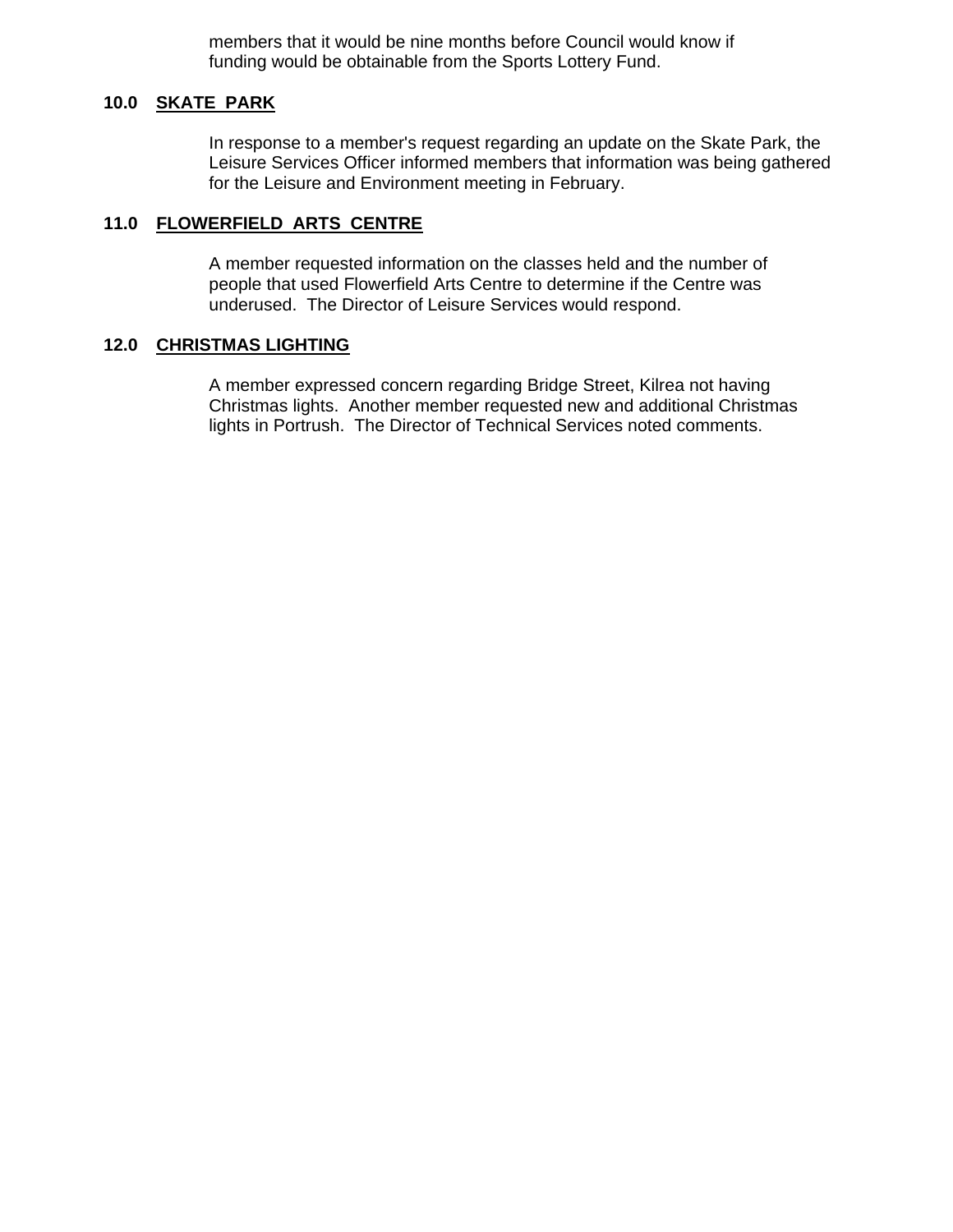### **PLANNING COMMITTEE**

# **12th December, 2006.**

|                                          |                                                                                                                                                                                                          | PUUUIINUI, E                                                                                                                                                    |
|------------------------------------------|----------------------------------------------------------------------------------------------------------------------------------------------------------------------------------------------------------|-----------------------------------------------------------------------------------------------------------------------------------------------------------------|
| Present:                                 | Councillor G. L. McLaughlin, in the Chair                                                                                                                                                                |                                                                                                                                                                 |
|                                          | The Mayor, Councillor W. A. King                                                                                                                                                                         |                                                                                                                                                                 |
|                                          | <b>Aldermen</b>                                                                                                                                                                                          |                                                                                                                                                                 |
|                                          | W. T. Creelman<br>M. T. Hickey (Mrs.)<br>(Items $2.7 - 10.0$ )                                                                                                                                           | D. McClarty<br>(Items $2.4 - 10.0$ )<br>W. J. McClure                                                                                                           |
|                                          | <b>Councillors</b>                                                                                                                                                                                       |                                                                                                                                                                 |
|                                          | C. S. Alexander (Ms.)<br>D. D. Barbour<br>$($ ltems 2.12 $-$ 10.0)<br>J. M. Bradley<br>(Items $2.6 - 10.0$ )<br>O. M. Church (Mrs.)<br>A. S. Cole<br>J. J. Dallat<br>T. J. Deans<br>(Items $1.0 - 5.1$ ) | S. Gilkinson<br>N. F. Hillis<br>(Items $2.4 - 10.0$ )<br>E. A. Johnston (Mrs.)<br><b>B.</b> Leonard<br>R. A. McPherson<br>A. McQuillan<br>(Items $2.6 - 10.0$ ) |
| <u>Also in</u><br>Attendance:            | Representatives from the Planning Service -<br>Mr. P. Duffy and Mr. G. Walker                                                                                                                            |                                                                                                                                                                 |
| <b>Officers in</b><br><b>Attendance:</b> | Town Clerk and Chief Executive, Administrative Officer,<br>Principal Environmental Health Officer and Administrative<br>Assistant<br>The Deputy Mayor and Alderman Mrs. Black                            |                                                                                                                                                                 |
| <b>Apologies:</b>                        |                                                                                                                                                                                                          |                                                                                                                                                                 |

#### **1.0 WELCOME**

The Chairman welcomed everyone present including those in the public gallery.

# **2.0 PLANNING APPLICATIONS**

A list of one hundred and seven applications was considered (previously supplied).

### **Applications Deferred from Previous Meeting**

| 2.1 | <b>Application No. D1</b>         |
|-----|-----------------------------------|
|     | C/2002/0013/F                     |
|     | New garage (retrospective         |
|     | application) at 82 Mettican Road, |
|     | Garvagh for Mr. W. Smyth          |
|     |                                   |

2.2 Application No. D2 C/2004/0715/F

The opinion of the Planning Service was to approve.

It was agreed that the application be approved.

The opinion of the Planning Service was to approve.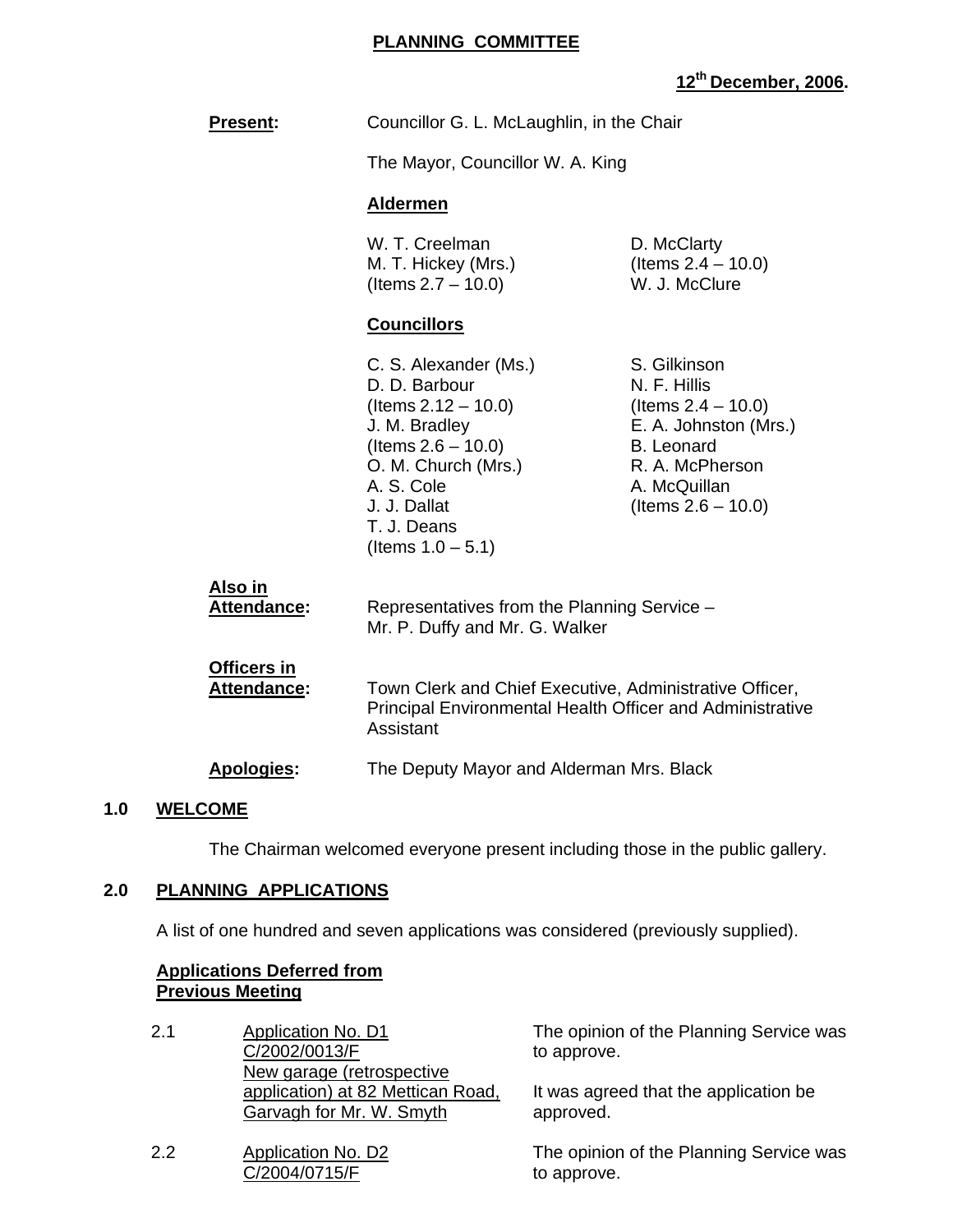Proposed residential housing development of 10 no. units comprising semi-detached, terraced dwellings and apartments with associated car parking at No. 2 Portstewart Road, Coleraine for Mr. B. Gibson

2.3 Application No. D3 C/2005/0107/O Proposed site for dwelling and garage west of 31 Crevolea Road, Blackhill, Coleraine for Mr. W. McMurtry

2.4 Application No. D4 C/2005/0186/F 4 no. apartments at 4 The Hill, Portstewart for C. R. Developments

2.5 Application No. D5 C/2005/1063/F Storey and a half dwelling and garage adjacent to 40 Glenkeen Road, Aghadowey for Mrs. Mullan

2.6 Application No. D6 C/2006/0024/F Proposed apartments (3 no.) at 50-52 Causeway Street, Portrush for Mr. McConaghie

2.7 Application No. D7 C/2006/0118/O 1 no. one and a half or two storey dwelling and detached garage 40m south of 16 Crevolea Road, Blackhill, Coleraine for Mr. P. Smyth

> Application No. D8 C/2006/0119/O 1 no. one and a half or two storey dwelling and detached garage 70m south of 16 Crevolea Road, Blackhill, Coleraine for Mr. P. Smyth

2.8 Application No. D9 C/2006/0248/F Proposed re-development of site to 2 no. townhouses and 3 no. apartments at No. 20 The Boulevard, Coleraine for Shellfield Builders

Reported that revised plans had been received. It was agreed that the application be approved.

The opinion of the Planning Service was to refuse.

It was agreed that the application be refused.

The opinion of the Planning Service was to approve.

It was agreed that the application be approved.

The opinion of the Planning Service was to approve.

Reported that revised plans had been received. It was agreed that the application be approved.

The opinion of the Planning Service was to approve.

It was agreed that the application be approved.

The opinion of the Planning Service was to refuse both applications.

It was proposed by Councillor Mrs. Church, seconded by Councillor Dallat and unanimously agreed:

> That the applications be approved.

The opinion of the Planning Service was to refuse.

It was agreed that the application be refused.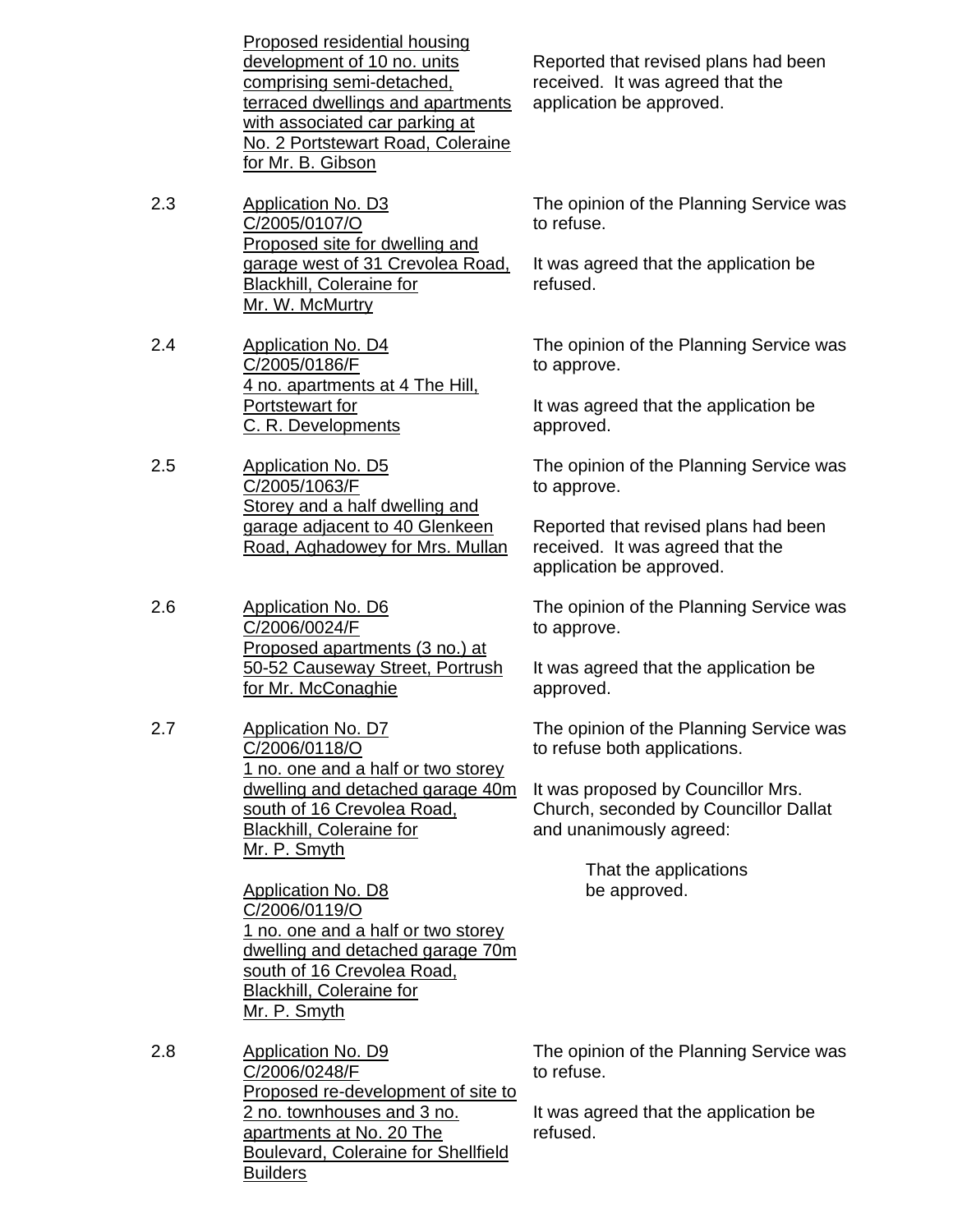- 2.9 Application No. D10 C/2006/0286/F Domestic store for storage and maintenance of rally cars (hobby use) 40m north east of 30 Rockhill, Shinny Road, Macosquin for Mr. and Mrs. S. Nevin
- 2.10 Application No. D11 C/2006/0407/RM New dwelling and garage 350m north west of 10 Bratwell Road, Articlave for Mr. S. Butcher
- 2.11 Application No. D12 C/2006/0458/F Erection of single storey dwelling adjacent to No. 12 Corbally Road, Portrush for Mr. D. Sinnamon

### **NEW APPLICATIONS**

2.12 Application No. 1 C/2005/0593/F Erection of 17 townhouses and roadway for Private Streets Determination at 12 and 12a Castlewalk, Castlerock for Northbrook Business Park Ltd.

> Application No. 2 C/2005/0777/F Erection of 10 no. townhouses at 12 and 12a Castlewalk, Castlerock for Northbrook Business Park Ltd.

The opinion of the Planning Service was to approve.

Reported that revised plans had been received. It was agreed that the application be approved.

The opinion of the Planning Service was to approve.

It was agreed that the application be approved.

The opinion of the Planning Service was to refuse.

It was agreed that the application be refused.

The opinion of the Planning Service was to approve both applications.

Consideration was given to letter dated 3<sup>rd</sup> December, 2006 from Castle Park/Castlewalk Residents' Group (previously supplied).

It was proposed by the Mayor, seconded by Councillor Dallat and agreed:

> That Standing Orders be suspended for this item in order that Mr. M. Jones could address Committee.

Mr. Jones addressed Committee and outlined concerns particularly about the location of the access for this development.

Mr. B. Carey, Carey Consulting, addressed Committee on behalf of the applicant.

Following discussion it was proposed by the Mayor, seconded by Councillor Dallat and agreed:

> That the application be deferred for one month to facilitate an office meeting on the grounds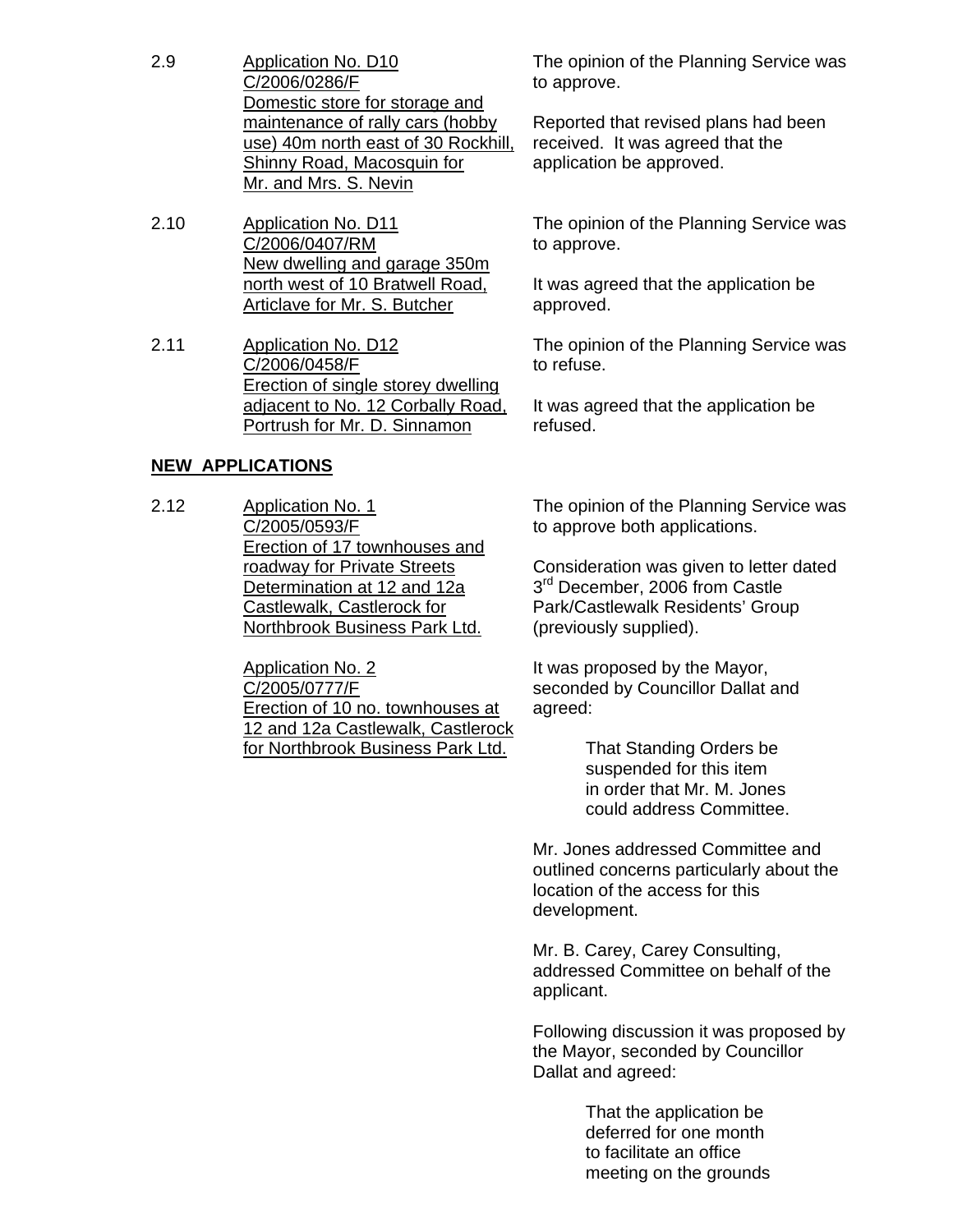that the application had generated strong local/ neighbourhood objections based on valid planning concerns.

It was further agreed that a representative from Roads Service be requested to attend.

The opinion of the Planning Service was to approve.

Consideration was given to letter dated 4<sup>th</sup> December, 2006 from Mr. R. McD. Wilson (previously supplied).

It was proposed by Alderman McClarty, seconded by Councillor Dallat and agreed:

> That Standing Orders be suspended for this item in order that Miss Wilson could address Committee.

The Town Clerk and Chief Executive advised members of the dangers in suspending Standing Orders to hear objectors as there had been no opportunity to advise the applicant of the option of addressing Council.

Miss Wilson addressed Committee and outlined objections relating to over dominance, general disturbance, access and safety.

Following discussion it was proposed by Councillor Gilkinson, seconded by Alderman Creelman and agreed that:

- (a) the application be refused; and
- (b) the application be deferred for one month to facilitate an office meeting on the grounds that all material planning consid erations had not been assessed.

The opinion of the Planning Service was to refuse.

2.14 Application No. 8 C/2006/0161/F Proposed farm dwelling and detached double garage 200m

Reported that amended plans had been

2.13 Application No. 7 C/2006/0113/O Residential development of 12 no. apartments and associated car parking and amenity space at 22 and 24 Cambridge Park, Coleraine for Mr. A. Wray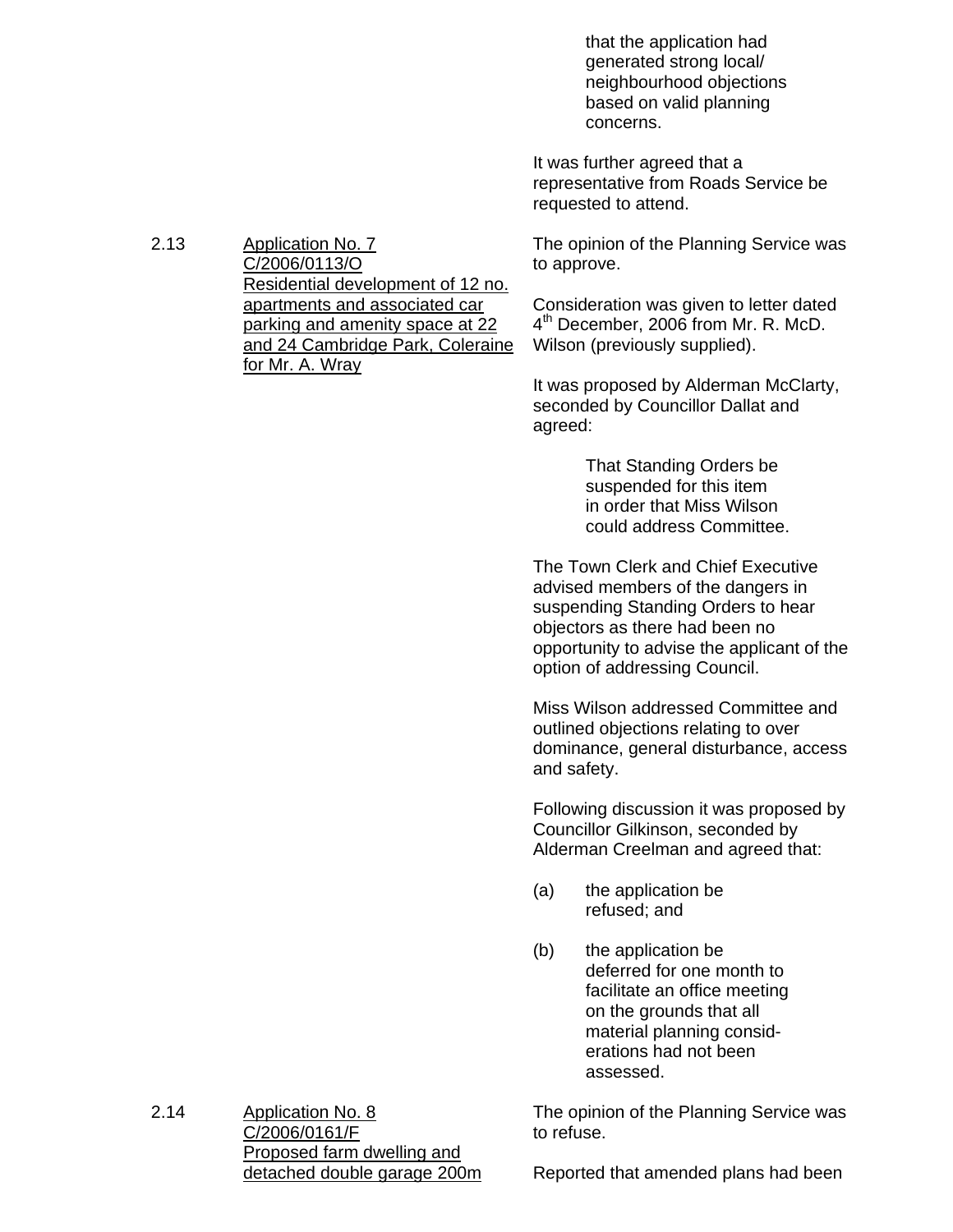|      | north west of 13 Lisnamuck Road,<br>Coleraine for Mr. D. Scott                                                                                                                                                            |                                                                                                    | received.                                                                                                                                                                         |  |  |
|------|---------------------------------------------------------------------------------------------------------------------------------------------------------------------------------------------------------------------------|----------------------------------------------------------------------------------------------------|-----------------------------------------------------------------------------------------------------------------------------------------------------------------------------------|--|--|
|      |                                                                                                                                                                                                                           |                                                                                                    | It was agreed that the application be<br>removed from the schedule in order to<br>facilitate further consideration by the<br>Planning Service.                                    |  |  |
| 2.15 | <b>Application No. 12</b><br>C/2006/0315/O<br>Site for dwelling and garage 50m<br>south west of 54 Ballyversal Road,<br><b>Coleraine for Mr. Kearney</b>                                                                  | The opinion of the Planning Service was<br>to refuse both applications.                            |                                                                                                                                                                                   |  |  |
|      |                                                                                                                                                                                                                           |                                                                                                    | It was proposed by Councillor Ms.<br>Alexander, seconded by Councillor<br>Barbour and agreed:                                                                                     |  |  |
|      | <b>Application No. 13</b><br>C/2006/0316/O<br>Site for replacement dweling 200m<br>south west of 52 Ballyversal Road,<br><b>Coleraine for Mr. Kearney</b>                                                                 |                                                                                                    | That the applications be<br>deferred for one month<br>to facilitate an office<br>meeting on the grounds<br>that all material planning<br>considerations had not<br>been assessed. |  |  |
| 2.16 | <b>Application No. 20</b><br>C/2006/0499/O<br>Proposed demolition of existing<br>dwelling and construction of 7 no.<br>townhouses with amenity and car<br>parking spaces at 5 Errigal Court,<br>Portrush for Mr. G. Lagan | to refuse.                                                                                         | The opinion of the Planning Service was                                                                                                                                           |  |  |
|      |                                                                                                                                                                                                                           | received.                                                                                          | Reported that amended plans had been                                                                                                                                              |  |  |
|      |                                                                                                                                                                                                                           |                                                                                                    | It was agreed that the application be<br>removed from the schedule in order to<br>facilitate further consideration by the<br>Planning Service.                                    |  |  |
| 2.17 | <b>Application No. 21</b><br>C/2006/0501/F<br>Proposed granny flat extension to<br>dwelling at 11 Loguestown Park,<br>Coleraine for Mr. and Mrs. J. Nash                                                                  | to refuse.                                                                                         | The opinion of the Planning Service was                                                                                                                                           |  |  |
|      |                                                                                                                                                                                                                           | agreed:                                                                                            | It was proposed by Alderman McClure,<br>seconded by Councillor McQuillan and                                                                                                      |  |  |
|      |                                                                                                                                                                                                                           |                                                                                                    | That the application be<br>deferred for one month<br>to facilitate an office<br>meeting on the grounds<br>that all material planning<br>considerations had not<br>been assessed.  |  |  |
| 2.18 | <b>Application No. 22</b><br>C/2006/0524/F<br>Demolition of existing garage and<br>construction of a new church<br>building with associated study<br>rooms, kitchen, ancillary<br>accommodation and car parking at        |                                                                                                    | The opinion of the Planning Service was<br>to refuse.                                                                                                                             |  |  |
|      |                                                                                                                                                                                                                           | It was proposed by Councillor Bradley,<br>seconded by Councillor Mrs. Johnston<br>and agreed that: |                                                                                                                                                                                   |  |  |
|      | 21 Hall Road, Coleraine for The<br><b>Trustees of The Howie Christian</b>                                                                                                                                                 | (a)                                                                                                | the application be<br>approved; and                                                                                                                                               |  |  |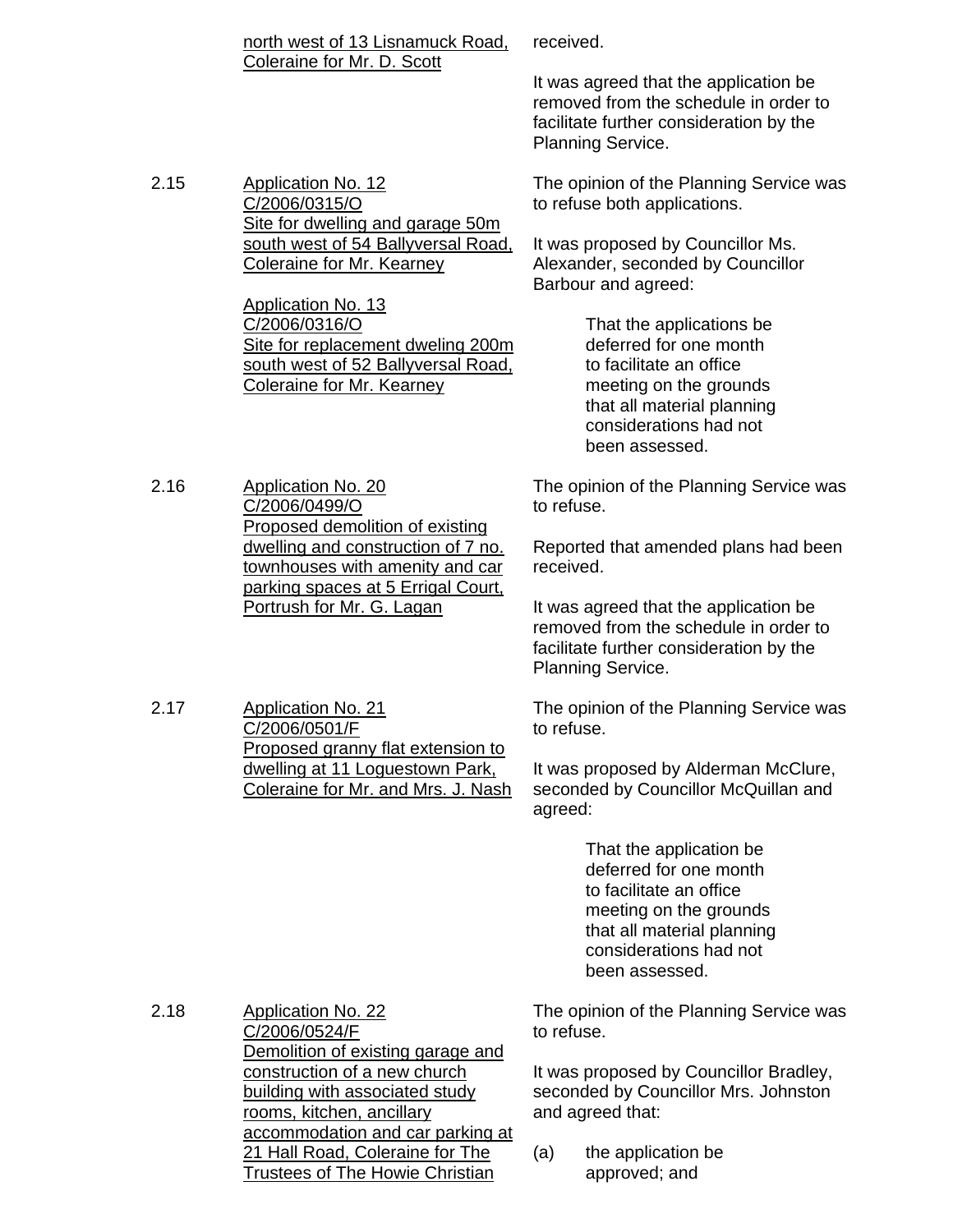### Charitable Trust

(b) the application be deferred for one month to facilitate an office meeting on the grounds that all material planning considerations had not been assessed.

The opinion of the Planning Service was to refuse.

It was proposed by Councillor Deans, seconded by Councillor Mrs. Johnston and agreed that:

- (a) the application be approved; and
- (b) the application be deferred for one month to facilitate an office meeting on the grounds that the sign has been in place for a significant length of time.

It was further agreed that a representative from Roads Service be requested to attend.

The opinion of the Planning Service was to approve.

It was proposed by Councillor Gilkinson, seconded by Alderman Creelman and unanimously agreed:

> That the application be refused.

The opinion of the Planning Service was to refuse.

It was proposed by Alderman McClarty, seconded by The Mayor and agreed:

> That the application be deferred for one month to facilitate an office meeting on the grounds of the proposed design.

2.19 Application No. 28 C/2006/0605/A One double sided free standing display unit at 277 Dunhill Road, Coleraine for Miss R. Thorne

2.20 Application No. 31 C/2006/0613/F Alterations to existing Radio Base Station in order to add UMTS equipment to include replacement of 10m high column with 12.5m high column and addition of equipment cabinet at existing O2 Radio Base Station at rear of southern footpath of Strand Road, east of bus stop approximately 20m south west of junction of The Diamond and Strand Road, Portstewart for O2 (UK) Ltd.

2.21 Application No. 38 C/2006/0662/RM Erection of 1.5 storey dwelling adjacent to 856 Seacoast Road, Downhill, Castlerock for Mr. J. Hart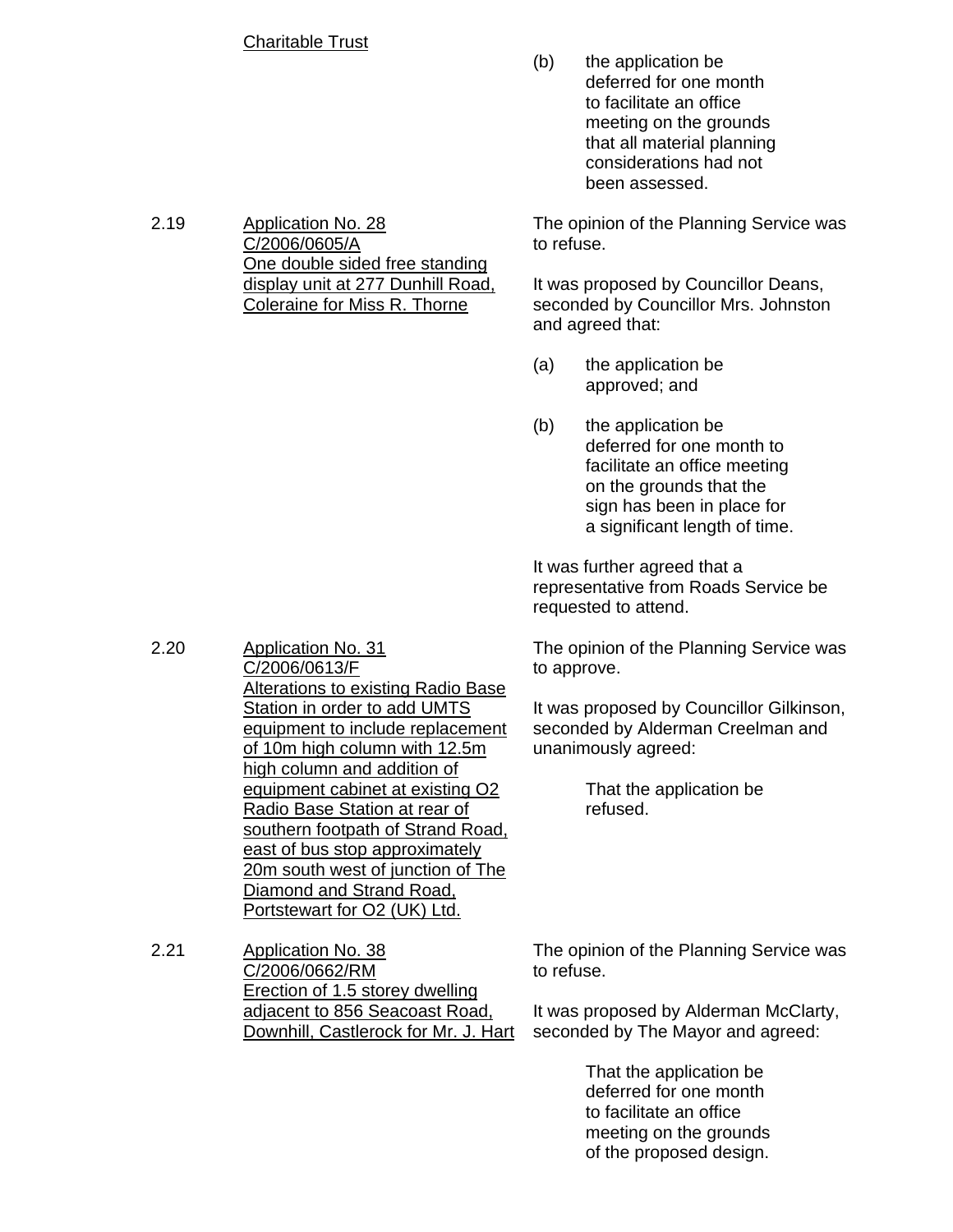| 2.22 | <b>Application No. 45</b><br>C/2006/0723/O<br>Proposed development of 2 no.<br>townhouses for residential purpose<br>to rear of 33 - 35 Central Avenue.<br>Portstewart for Mr. P. Gordon | The opinion of the Planning Service was<br>to refuse.                                                                                                                                             |  |  |
|------|------------------------------------------------------------------------------------------------------------------------------------------------------------------------------------------|---------------------------------------------------------------------------------------------------------------------------------------------------------------------------------------------------|--|--|
|      |                                                                                                                                                                                          | It was proposed by Alderman Mrs.<br>Hickey, seconded by Councillor Dallat<br>and agreed:                                                                                                          |  |  |
|      |                                                                                                                                                                                          | That the application be<br>deferred for one month<br>to facilitate an office<br>meeting on the grounds<br>that the application may<br>be withdrawn or the<br>proposed design could<br>be changed. |  |  |
| 2.23 | <b>Application No. 48</b><br>C/2006/0731/O<br>Site for self catering holiday<br>accommodation 160m north west<br>of No. 20 Farranlester Road.<br>Coleraine for Mrs. G. Sherrard          | The opinion of the Planning Service was<br>to refuse.                                                                                                                                             |  |  |
|      |                                                                                                                                                                                          | It was proposed by Councillor Mrs.<br>Church, seconded by Councillor<br>McPherson and agreed:                                                                                                     |  |  |
|      |                                                                                                                                                                                          | That the application be<br>deferred for one month<br>to facilitate an office<br>meeting on the grounds<br>that MKA Planning had<br>prepared a statement of<br>tourist need.                       |  |  |
| 2.24 | <b>Application No. 52</b><br>C/2006/0742/A<br>Free standing advertisement at<br>The Lodge Hotel, Lodge Road,<br><b>Coleraine for The Lodge Hotel</b>                                     | The opinion of the Planning Service was<br>to refuse.                                                                                                                                             |  |  |
|      |                                                                                                                                                                                          | It was proposed by Councillor Deans,<br>seconded by Alderman McClure and<br>agreed:                                                                                                               |  |  |
|      |                                                                                                                                                                                          | That the application be<br>deferred for one month<br>to facilitate an office<br>meeting on the grounds<br>that all material planning<br>considerations had not<br>been assessed.                  |  |  |
|      |                                                                                                                                                                                          | It was further agreed that a<br>representative from Roads Service be<br>requested to attend.                                                                                                      |  |  |
| 2.25 | <b>Application No. 56</b><br>C/2006/0753/F<br>Site for one private dwelling to rear<br>of 33/33A Coleraine Road,<br><b>Portstewart for Mr. H. Mullan</b>                                 | The opinion of the Planning Service was<br>to refuse.                                                                                                                                             |  |  |
|      |                                                                                                                                                                                          | It was proposed by Alderman Mrs.<br>Hickey, seconded by Councillor Dallat<br>and agreed:                                                                                                          |  |  |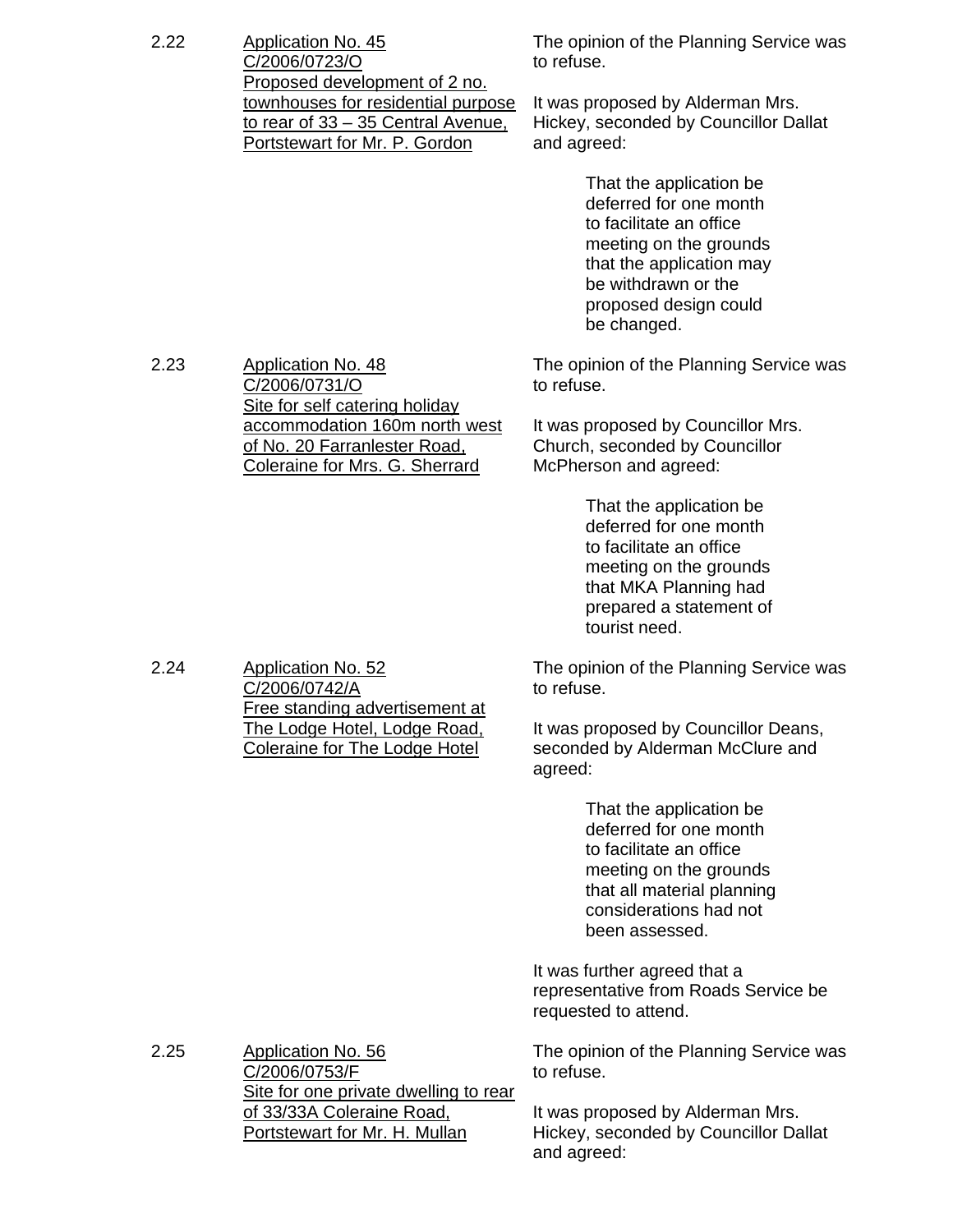That the application be deferred for one month to facilitate an office meeting on the grounds that all material planning considerations had not been assessed.

The opinion of the Planning Service was to refuse.

It was proposed by The Mayor, seconded by Alderman McClure and agreed:

> That the application be deferred for one month to facilitate an office meeting on the grounds that all material planning considerations had not been assessed.

The opinion of the Planning Service was to refuse.

It was proposed by Councillor Deans, seconded by Alderman McClure and agreed:

> That the application be deferred for one month to facilitate an office meeting on the grounds that all material planning considerations had not been assessed.

### **3.0 OFFICE MEETINGS**

It was noted that the office meetings would be held on Friday,  $5<sup>th</sup>$  January, 2007.

#### **4.0 CHAIRMAN'S REMARKS**

 The Chairman thanked the Planning Service representatives for their assistance during the year and extended season's greetings.

#### **5.0 MANAGEMENT BOARD REFERRALS**

5.1 Planning Application No. C/2005/0967/F Erection of 4 no. semi-detached dwellings at 18 Winston Drive, **Portstewart** 

Consideration was given to the Planning Advice Note prepared by BDP Planning Ltd. (previously supplied).

It was noted that BDP Planning Ltd. recommended that the application should not be referred to the Planning Management Board.

2.27 Application No. 73 C/2006/0792/RM Proposed two storey dwelling with attached double garage south of No. 48 Ballyversal Road, Coleraine for Mr. O'Hara

C/2006/0754/O

Proposed replacement dwelling and detached double garage at No. 20 Ballinrees Lane (off Windyhill Road), Macosquin, Coleraine for Mr. Calvin

#### 2.26 Application No. 57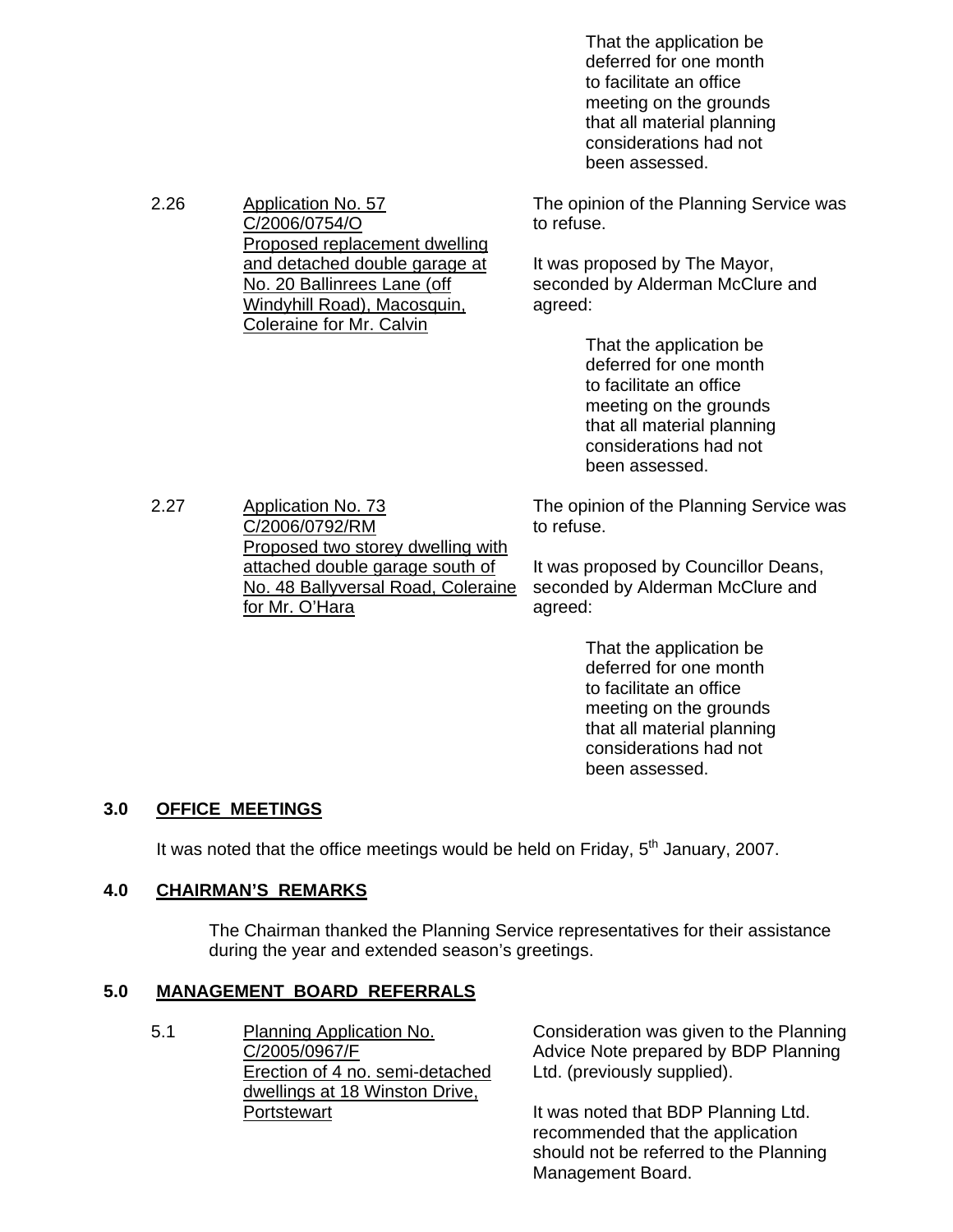Following discussion it was proposed by Councillor Ms. Alexander, seconded by Alderman Mrs. Hickey and agreed:

> That Council write to the Chief Executive of the Planning Service informing him of procedural irregularities in respect of this application.

5.2 Planning Application No. C/2004/1335/F Retail store adjacent to 162 Coleraine Road, Portstewart

Reported that this application was being considered by the Planning Management Board and a response was still awaited.

# **6.0 REVISED CONSULTATION PROCEDURES**

 Consideration was given to the Town Clerk and Chief Executive's Report on Council Consultation Procedures and the Planning Service Guidance on Consulting Councils about Planning Applications (previously supplied) and the contents noted.

# **7.0 PPS14 - JUDICIAL REVIEW UPDATE**

 Consideration was given to the Town Clerk and Chief Executive's Report on the Judicial Review of PPS14 outlining the following:

- Judicial Review Timetable;
- Grounds for Challenge;
- DRD Affidavit;
- Financial Implications.

 Following discussion it was proposed by Alderman McClarty, seconded by Councillor Dallat and agreed:

 That Council supports the approach being adopted and agrees to a financial commitment up to £15,000, subject to legal advice confirming its statutory authority to cover such a payment.

### **8.0 PLANNING APEALS COMMISSION - APPEAL 2005/A389 - O2 (UK) LTD. LAND AT DRD WATER SERVICE, COLERAINE WASTE WATER TREATMENT WORKS, CAIRN ROAD, COLERAINE**

 Read letter from the Planning Appeals Commission advising members that the above mentioned appeal would now be dealt with by the written representation procedure with an accompanied site visit. It was noted that written submissions would be received up until 4.00 p.m. on  $29<sup>th</sup>$  December, 2006 and that the site meeting would be held at 10.30 a.m. on  $2^{nd}$  February, 2007.

**9.0 PLANNING APPLICATION NO. C/2005/0262/O - SITE OF DWELLING AND GARAGE 80M NORTH WEST OF 116 GROVE ROAD, SWATRAGH (APPEAL 2006/A0121)**